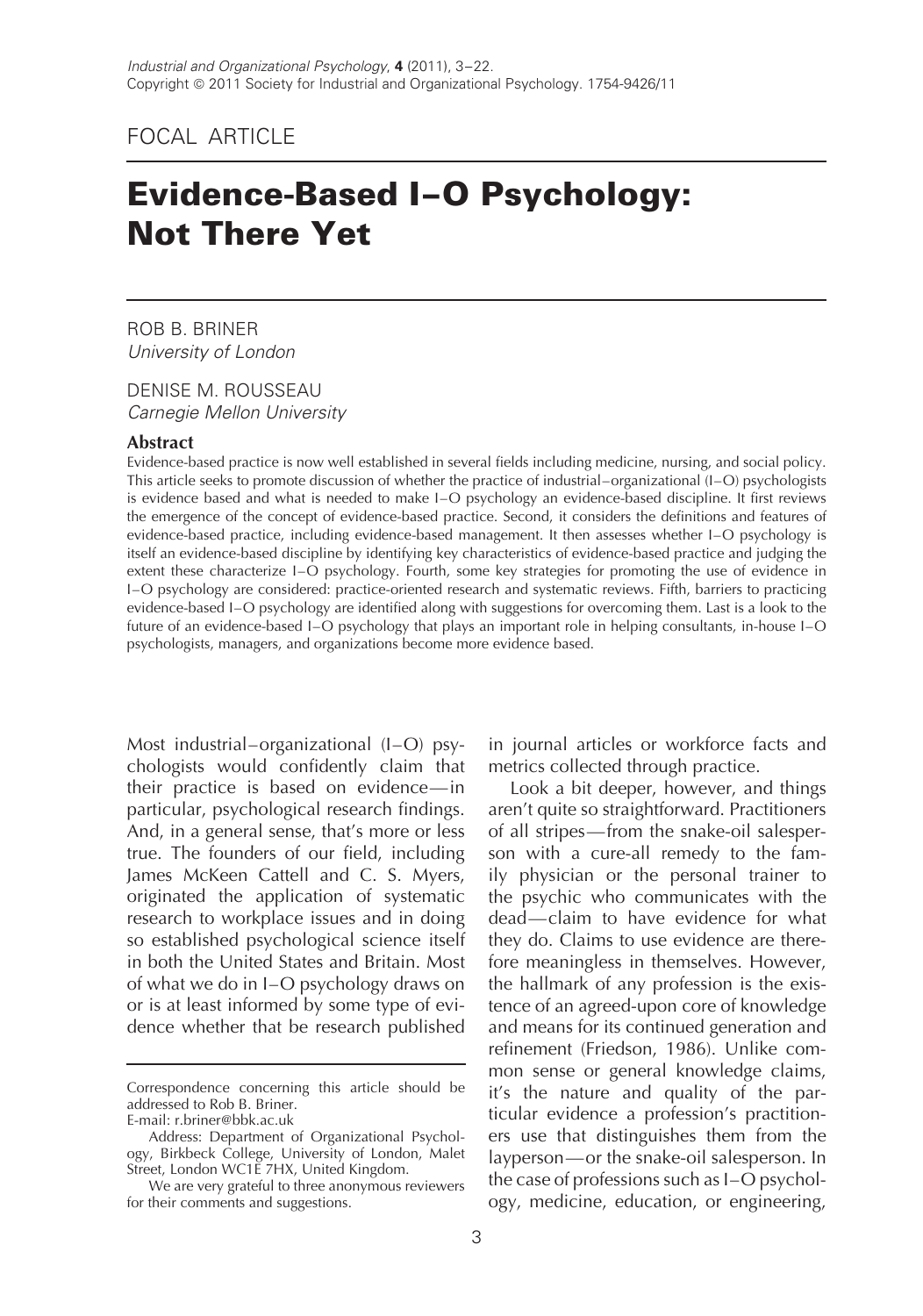much of their value and legitimacy depends on the extent a scientific evidence base informs and is used in practice.

In many areas of I–O psychology, large bodies of reasonable quality evidence are continually refined and critically evaluated. The expanded use of meta-analysis in I–O psychology indicates the value it places on systematic evidence, cumulative research findings, and critical analyses (e.g., Judge, Heller, & Mount, 2002; Judge & Illies, 2002). Similarly, the value of the structured interview over its unstructured counterpart has been affirmed repeatedly over decades (McDaniel, Whetzel, Schmidt, & Maurer, 1994); the I–O psychology practitioner is probably one of the more consistent voices in industry to buck the populist tide that continues to favor unstructured techniques. On the other hand, I–O psychology does not always resist more ''pop-psychology'' topics such as emotional intelligence. Although introduced to social science through work by Mayer and Salovey (1997), the type of claims made in Daniel Goleman's (1998) popular book and other popular accounts of the topic are clearly questionable (e.g., Cherniss, 2010; Locke, 2005).

In other areas, the evidence familiar to I–O psychologists may appear more static, taking the form of received wisdom. For example, consider the notion that accurate feedback is good (i.e., at least if task related; cf., Kluger & DeNisi, 1996). Still, uncritical reliance on received wisdom is problematic: Cognitive and educational research demonstrates that feedback too early in the learning process can undermine the mental processes needed to acquire certain skills (Merrill, Reiser, Merrill, & Landes, 1995; VanLehn, Siler, Murray, Yamauchi, & Baggett, 2003). Given that new information replaces or refines existing information, the evidence base we use is inevitably a work in progress.

I–O psychologists have expressed concerns about the existence, relevance, and use of evidence in the profession. A recent survey of SIOP members (Silzer, Cober, Erickson, & Robinson, 2008) revealed that a

majority of respondents (who were largely practitioners) held the opinion that practice is ahead of research in 14 content areas, including coaching, talent management, and employee relations, whereas science was ahead in only two (measurement and statistics, and job analysis). In five areas, practitioners and nonpractitioners held opposite views. Practitioners saw practice ahead and nonpractitioners saw science ahead in recruitment, performance management, organizational culture, training and development, and employee engagement. A plurality shared the view that science is behind practice in its choice of research topics and that practice-relevant research was sparse. Finding perceived gaps on both sides is not so surprising. In I–O psychology scientists and practitioners each prize their own knowledge sources over the other's, raising concern regarding the quality of the interface between the two. In turn, these findings raise questions about the extent the science and practice of I–O psychology is synergistic in a fashion that would promote evidence-based practice.

Another expression of this concern can be found in many of this journal's focal articles, as they are precisely about examining the concepts and evidence underlying our practice in a range of areas including the identification of discrimination in workplace evaluations (Landy, 2008), executive coaching (McKenna & Davis, 2009), job performance ratings (Murphy, 2008), employee engagement (Macey & Schneider, 2008), executive selection (Hollenbeck, 2009), and leadership development (McCall, 2010). These articles have created lively, important, and healthy debate.

Many professions have expressed such concerns and pursued ways that evidence can better inform practice. One of the most recent and widespread ideas used to frame solutions to this problem is the subject of this focal article: evidence-based practice. For some years, evidence-based practice has evolved as a way of identifying and developing techniques and processes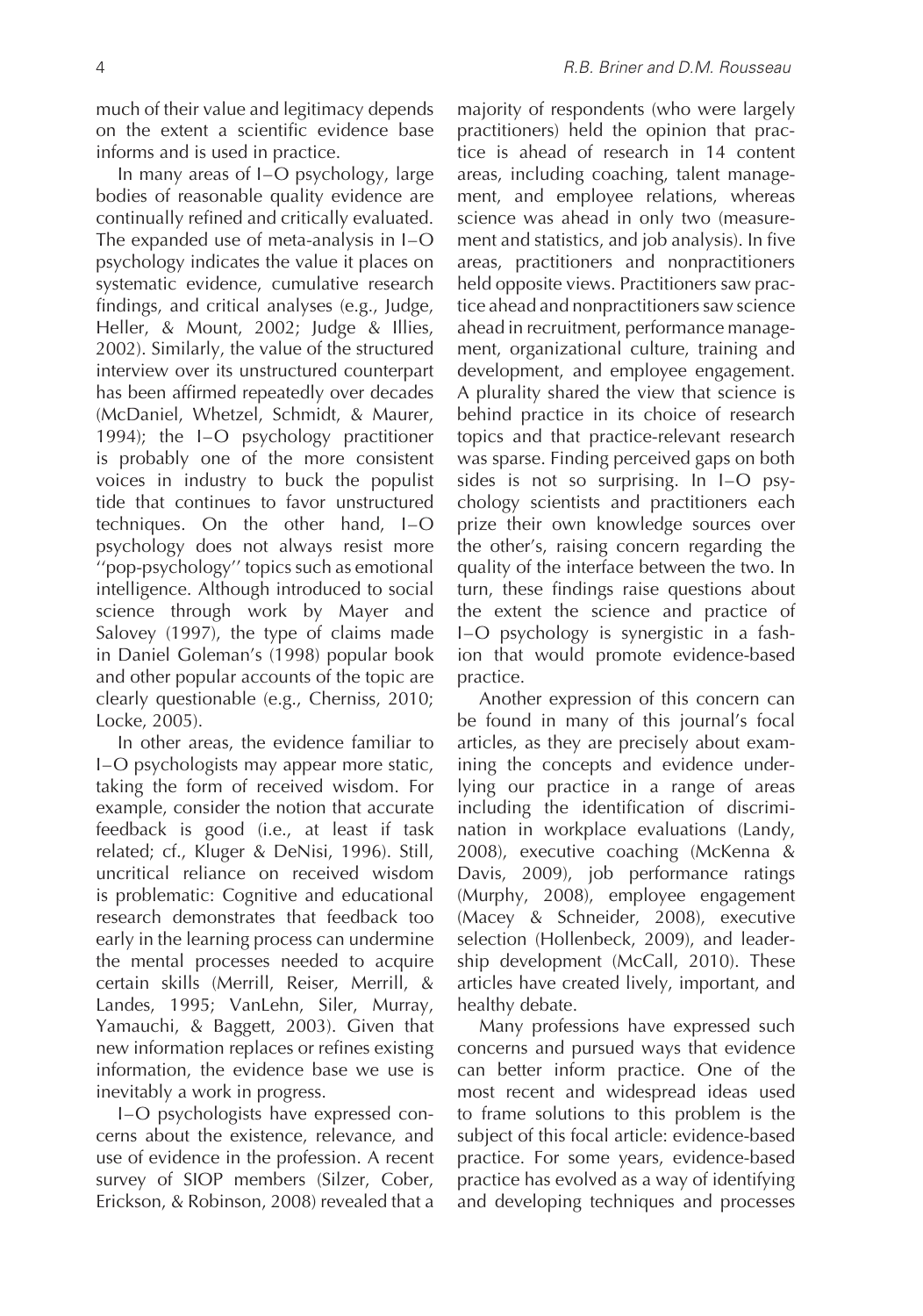that practitioners can use to incorporate evidence from various sources into their everyday work. Our purpose here is to promote discussion and further development of the practice of I–O psychology as an evidence-based discipline.

This article is structured as follows. It reviews the emergence of evidencebased practice in medicine, social policy, and more recently management, and considers the definitions and features of evidence-based practice, including that of evidence-based management (EBMgt). It assesses whether I–O psychology is itself an evidence-based discipline by identifying key characteristics of evidence-based practice and gauging the extent these characterize the practice of I–O psychology. By identifying the key contributions of practiceoriented research and systematic reviews to evidence-based practice, this article details how these applications promote evidence use in practice, and describes barriers to evidence-based approaches to I–O psychology practice along with suggestions to overcome them. Last, we look to the future and consider the prospects for an evidencebased I–O psychology that helps managers and organizations themselves become more evidence based.

## **Emergence of Evidence-Based Practice and Management**

The notion of using scientific evidence to inform professional practice is not new. At the same time, neither is the observation that from medicine to management much practice is not related to evidence in any significant way. This tension found expression in a British Medical Journal editorial reporting, ''only about 15% of medical interventions are supported by solid scientific evidence'' (Smith, 1991, p. 798).<sup>1</sup> This article marked a turning point in the development of evidence-based medicine. More than other professions, medicine and its allied disciplines, such as nursing, have engaged the challenge of using scientific evidence to better inform practice.

In medicine and nursing, the notion of being evidence based is now well established. It forms part of the basic training of nurses, physicians, and other professions allied to medicine. Medical research and its funders, in addition to producing new basic science, also put considerable resources into research on effective practice, including how to best treat specific types of patients, as well as in conducting systematic reviews of research literature to answer practice-relevant questions. Systematic reviews are essentially literature reviews that address a very specific review question using an explicit, systematic methodology to identify, select, and pull together findings from a range of studies to draw conclusions about what is known and not known about the question. (Metaanalyses are one type of systematic review.) Systematic reviews are in essence pieces of research on existing research.

The findings of both patient-oriented studies and systematic reviews are then translated into tools and decision-making aids such as checklists and patient-care protocols used by medical clinicians. Later, we will talk about how the ''functional I–O psychology equivalents'' of these can promote our own evidence-based practice.

In the late 1990s, the term ''evidence based'' became paired with other nonmedical disciplines and practice areas, including education, social work, criminology, and government policy making. Over a decade ago, Briner (1998) made what appears to be the first attempt to suggest that some ideas from evidence-based medicine could be adapted to the practice of organizational psychology. These same ideas have been applied more recently to the practice of management. In 2006, two key publications (Pfeffer & Sutton, 2006; Rousseau, 2006) stimulated discussions of EBMgt and how it might be used in business school teaching (Rousseau & McCarthy, 2007), its limitations and potential dangers (Learmonth &

<sup>1.</sup> It may be possible and potentially useful to make a similar estimate of the percentage of I–O psychology practices that are based on solid scientific evidence.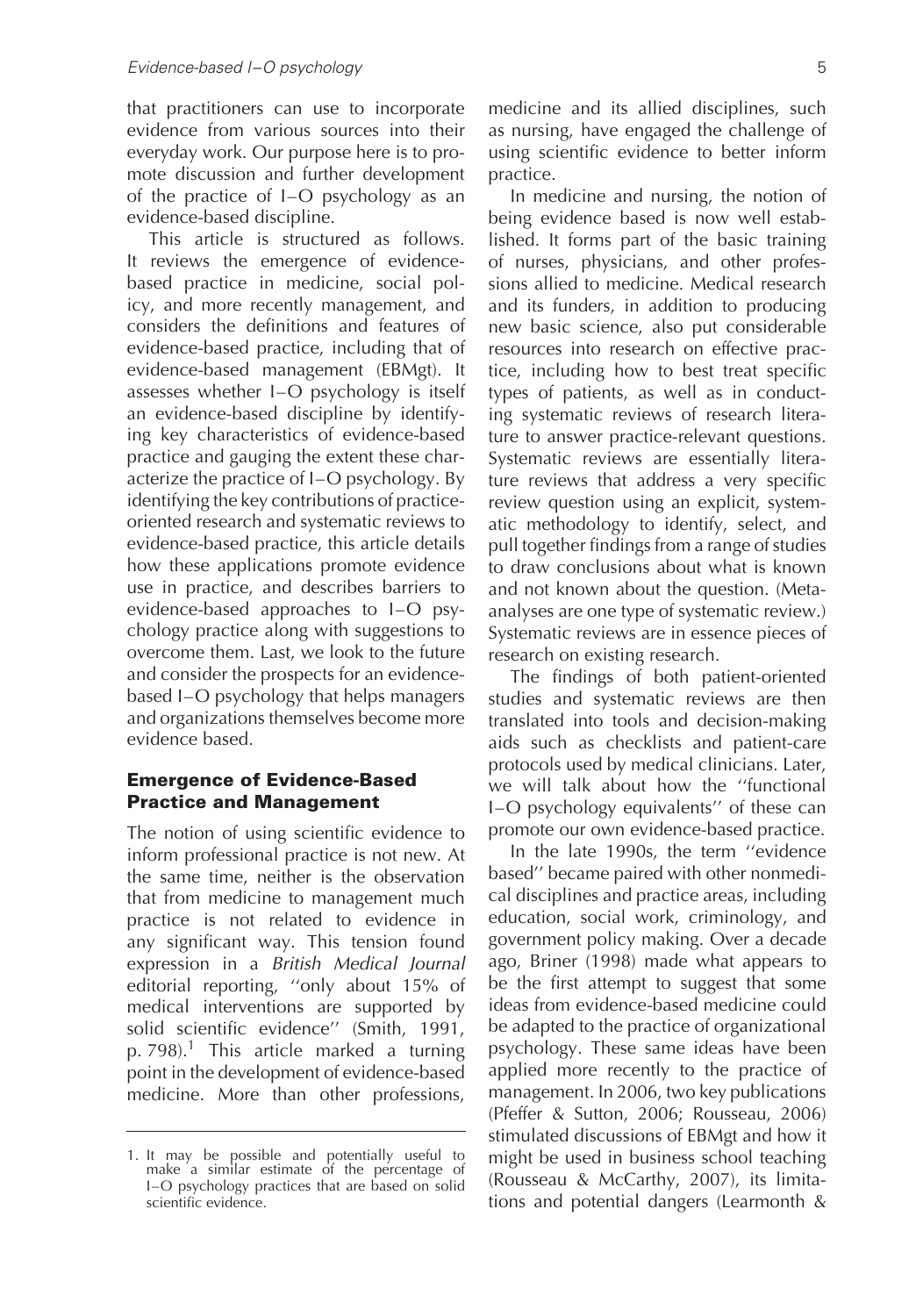Harding, 2006; Morrell, 2008), the evidence for EBMgt (Reay, Berta, & Kohn, 2009), and its meaning and definition (Briner, Denyer, & Rousseau, 2009).

In the last 2 decades, considerable soul searching by management scholars over the research–practice ''gap'' or ''divide'' has raised difficult questions about why the gap exists, how to bridge it, and the value and purpose of management research itself (Hambrick, 1994; Rynes, Brown, & Colbert, 2002). Although I–O psychology is not immune to such concerns, in other respects I–O psychology would seem to have avoided the criticisms levied on other social sciences (Anderson, Herriot, & Hodgkinson, 2001). Anderson and colleagues used the label ''pedantic science'' to describe those research domains driven by theoretical concerns and fastidious analytics while ignoring real-world issues.

I–O psychology might seem an unlikely candidate for the pedantic label. Even when conducted by university-based scholars, I–O psychology research is rooted in issues and problems arising in organizational settings. Given that its graduates work in industry as consultants or in-house I–O psychologists, our discipline would seem to be an exemplar of ''evidence-based'' practice. The research-intensive training of I–O psychologists and our often close-topractice research should make reliance on research evidence almost second nature. Indeed, it is probably no coincidence that many advocates of EBMgt (including the present authors) are also I–O psychologists (e.g., Wayne Cascio, Edwin Locke, and Ed Lawler).

So how can we explore the truth of I–O psychology's claim to engage in evidencebased practice? On one hand, I–O psychology seems to embody Anderson et al.'s (2001) ideal of a ''pragmatic science,'' addressing questions of theoretical and practical relevance in a methodologically sound manner. Yet, if we use the nature of evidence-based practice as the starting point in specifying our criteria, we would draw a different conclusion.

## **What Is Evidence-Based Practice?**

As mentioned, all practitioners claim to have evidence for their practice. Nonetheless, evidence-based practice is a particular approach or more accurately a set of approaches to incorporate evidence into practice decisions. In medicine, for example, this means ''integrating individual clinical expertise with the best available external clinical evidence from systematic research'' (Sackett, Richardson, Rosenburg, & Haynes, 1997, p. 2) in making decisions about patient care. Three aspects of this definition need to be highlighted.

First, evidence-based practice integrates the practitioner's expertise and external evidence from research. Both sources of knowledge are vital. Second, it is about trying to obtain and use the best available evidence even if ultimately determined to be inconsistent or rejected as irrelevant. Using evidence does not mean slavishly following it, acting only when there is good evidence or doing nothing if there is none. Rather, it is a more active process of examining and evaluating the best of what is there and applying it along with other sources of information, such as situational facts, to decision making. Some research evidence may be more readily converted into practical knowledge, although both basic scholarly and more applied evidence can contribute to evidence-based practice. Third, it uses systematic reviews to assess all available and relevant evidence rather than relying on single studies.

EBMgt has been defined in several different ways but most definitions draw on ideas of evidence-based practice found in medicine and elsewhere. One recent definition of EBMgt (Briner et al., 2009, p. 19) is as follows:

Evidence-based management is about making decisions through the conscientious, explicit, and judicious use of four sources of information: practitioner expertise and judgment, evidence from the local context, a critical evaluation of the best available research evidence,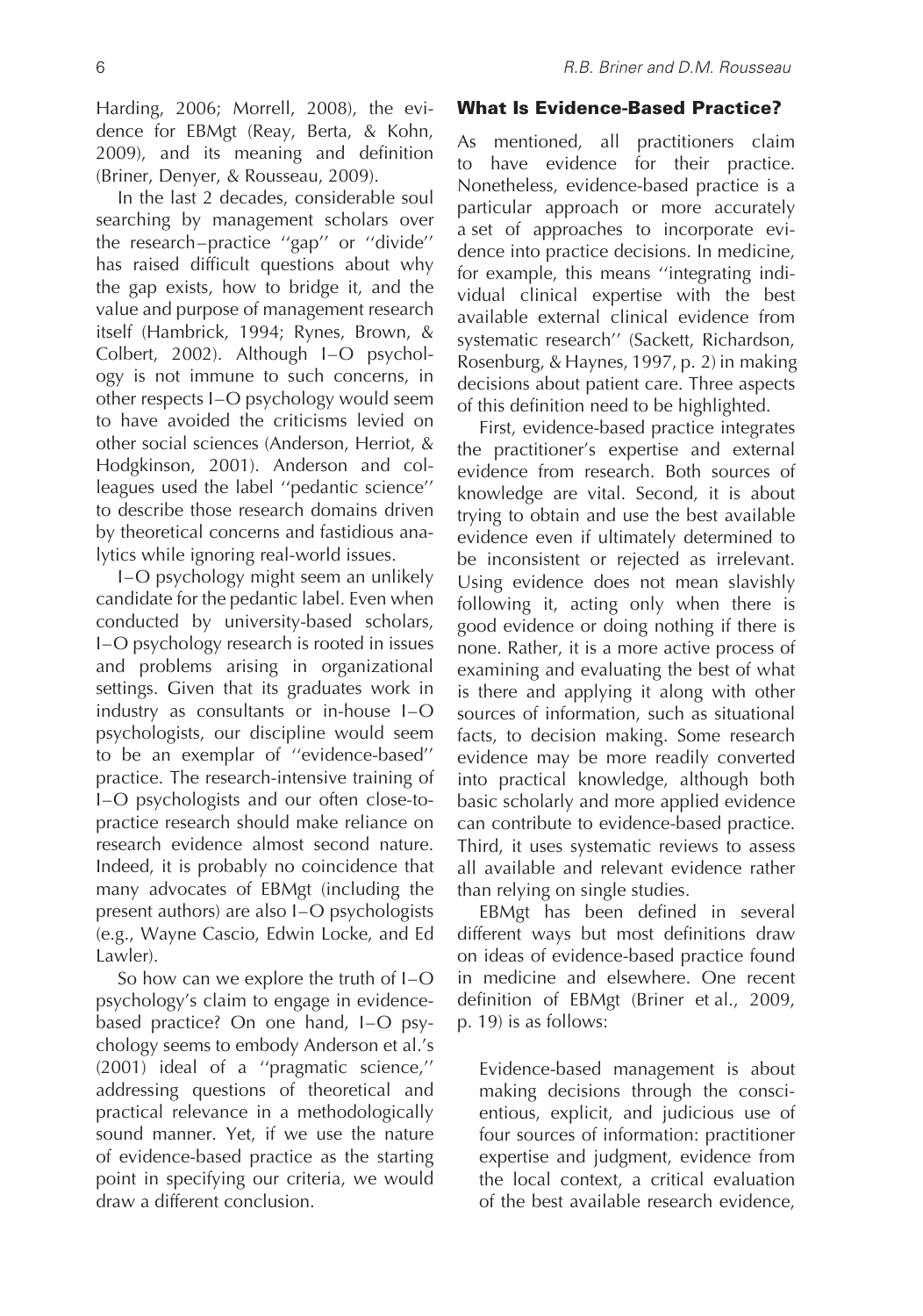and the perspectives of those people who might be affected by the decision.

The conscientious use of the four sources of information means that an EBMgt approach involves paying careful and sustained attention to sources of what can be potentially different, conflicting, and sometimes difficult-to-interpret information. Being explicit means using information from each source in a clear, conscious, and methodical way such that the roles played by all the information in the final decision are understood. And being judicious involves using reflective judgment to evaluate the validity and relevance of the information from each source. Evidence and information is critically evaluated in relation to the practice context and problem.

Take the example of a senior HRM practitioner in a large firm who believes the organization has a problem with high absence levels and wants to intervene to reduce the absence rate. Table 1 provides examples of the sorts of information that the practitioner may compile and critically evaluate to decide on what kind of intervention, if any, is likely to be most effective. After this information and evidence is compiled, the next stage is to integrate the different sources of evidence. The decision takes place at the intersection of these four information sources. Exactly how these sources of information are integrated depends on the context and who is making the decision. It is likely that they will vary in several ways.

First, varying quantities of information are available from each source. For example, little may be known about the perspectives of those who may be affected by the intervention, but the practitioners involved may have much expertise in and experience with the problem. Very strong asymmetries may lead to decisions biased toward those sources of information of which there simply are more. A second way in which these sources of information will vary is in relation to their quality, validity, and reliability. Although there may be plenty of information from one of these

sources, it may be judged to be of poor quality and therefore not that usable or relevant. Third, even where the quantity and quality of information is relatively balanced across sources, it may be that one highly pertinent piece ''trumps'' others. In a safety-critical organization, for example, even where nearly all the information suggests that a particular intervention may be effective, a very small piece of information implying that it also increases errors may be enough to push the decision away from what most of the evidence would suggest.

Evidence-based practice across various fields uses similar approaches intended to improve the process and consequences of decision making by collecting and critically analyzing evidence from a number sources and then integrating it to make a practical decision or solve a problem (e.g., Gough, Kiwan, Sutcliffe, Simpson, & Houghton, 2003; Soukup, 2000).

## **How Evidence-Based Is I–O Psychology?**

So, how evidence based are we? To be asked this question can feel a bit unnerving or even insulting. I–O psychology is a science after all. We all know how to read journals and do research. We understand scientific principles and can distinguish good research from bad. We can interpret and apply findings from studies. We evaluate, measure, and assess what we do as we go along. Although all these statements may be broadly true, they don't reveal how evidence based we actually are as professionals. Instead, these statements express some of our principles and aspirations. Such statements may be our expectations, but they can differ from what we actually do.

We now turn to examine the extent to which characteristics of evidence-based practice identified above are present in the practice of I–O psychology. Note that no systematic study exists on the actual practice of I–O psychologists, that is, the consultants, in-house psychologists, and others working in industry who hold I–O psychology degrees either at the master's or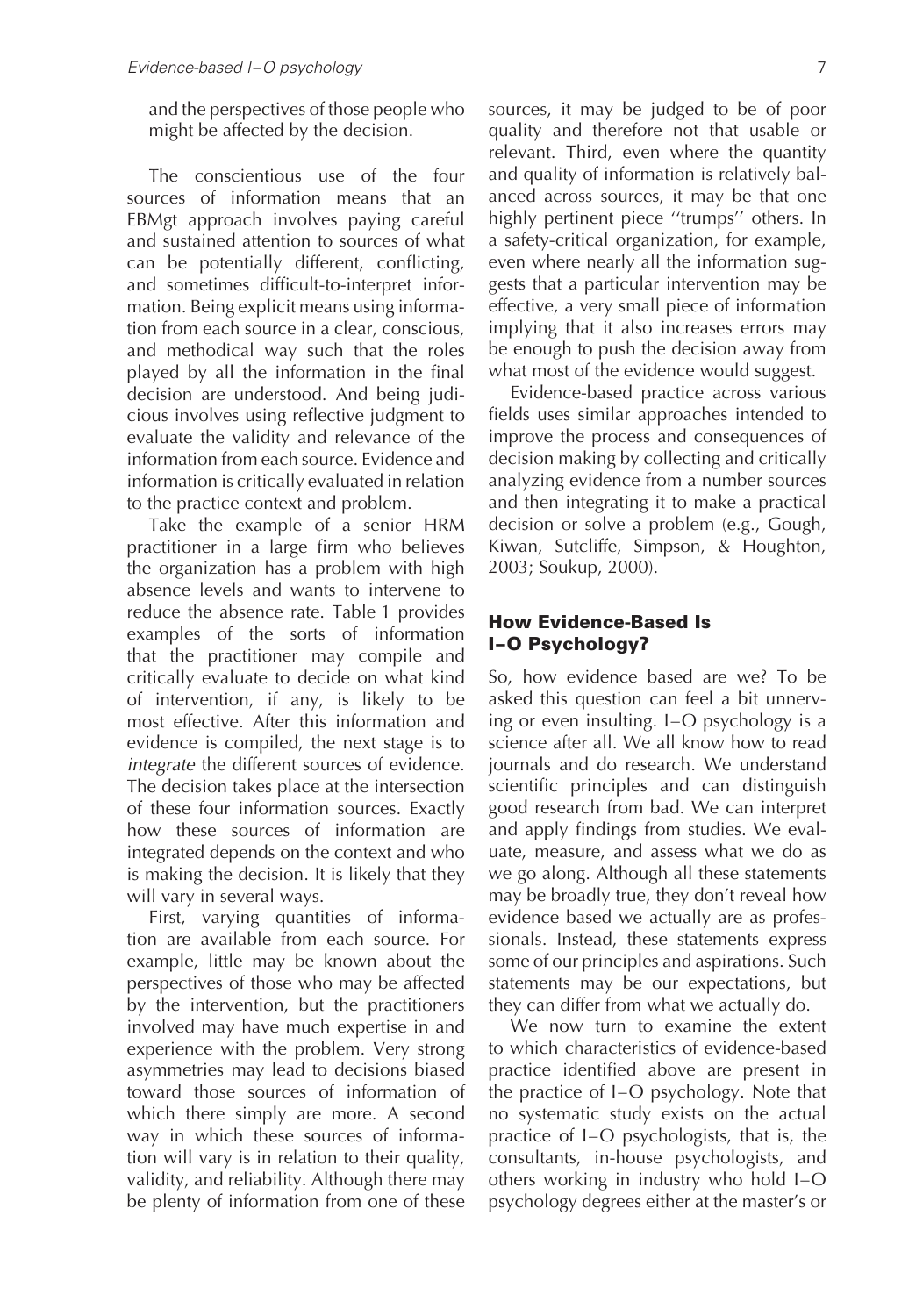**Table 1.** Examples of Information From Each of the Four Sources Relevant to Intervening in the Presenting Problem of High Absence

Practitioner expertise and judgment

- Have I seen this before?
- What happened?
- What are my beliefs about the causes of absence?
- What's worked in the past and why?
- What are my hunches?
- What do I think are the causes and possible solutions?
- Is this situation occurring elsewhere?
- How relevant and applicable is my experience?

Critical evaluation of best available research evidence

- What are the average rates of absence in my sector and location—Is the absence rate here ''high''?
- What does systematically reviewed research evidence suggest to be the major causes of absence?
- How relevant and applicable is that evidence here?
- What does research evidence from systematic reviews suggest as effective interventions?
- How well might the interventions the research describes work here?

Evidence from the local context

- What actually is the absence rate?
- What type of absences and where?
- What are local explanations for absence?
- Internal research (e.g., surveys)
- What absence management is currently in place, and is it working?
- What do managers think is going on?
- What are the possible costs and benefits of interventions? Is it worth intervening here?
- What is happening or what is going to happen in the organization or outside it that might be affecting absence?

Perspectives of those who may be affected by intervention decision

- How do employees feel about the proposed interventions?
- Do they see downsides or unintended negative consequences?
- How do managers feel about these interventions?
- How practical or workable do those responsible for implementing the interventions feel?
- What alternative explanations and proposed solutions do others have?

doctoral level. So, our starting point is this question: If I–O psychology were strongly evidence based in the ways defined and described above, what would we expect to observe?

Table 2 describes some of the characteristics we would expect in an area of practice if it were also evidence-based per the above definitions. It describes our current judgment of the extent these characteristics are observable in I–O psychology. Others will have different experiences and observations, which we hope will be expressed in the responses to this focal article. Our judgments are based on observations from a number of sources, including our recent participation in the first evidence-based practice workshop at SIOP (attended by dozens of practitioners

to obtain continuing education credit), our interpretations of results from the recent surveys of the I–O psychology profession and practitioner– research connections discussed briefly above (Silzer et al., 2008), and also decades of teaching in I–O psychology programs. Our assessments of I–O psychology practice are discussed below, each accompanied by an explanation.

1. The term ''evidence based'' is used or known. Although the general notion of using evidence is well established, the specific term ''evidence-based'' and what it entails is not widely used or well known. It is rare to find the term ''evidence based'' paired with I–O psychology or organizational psychology. However, the 2009 SIOP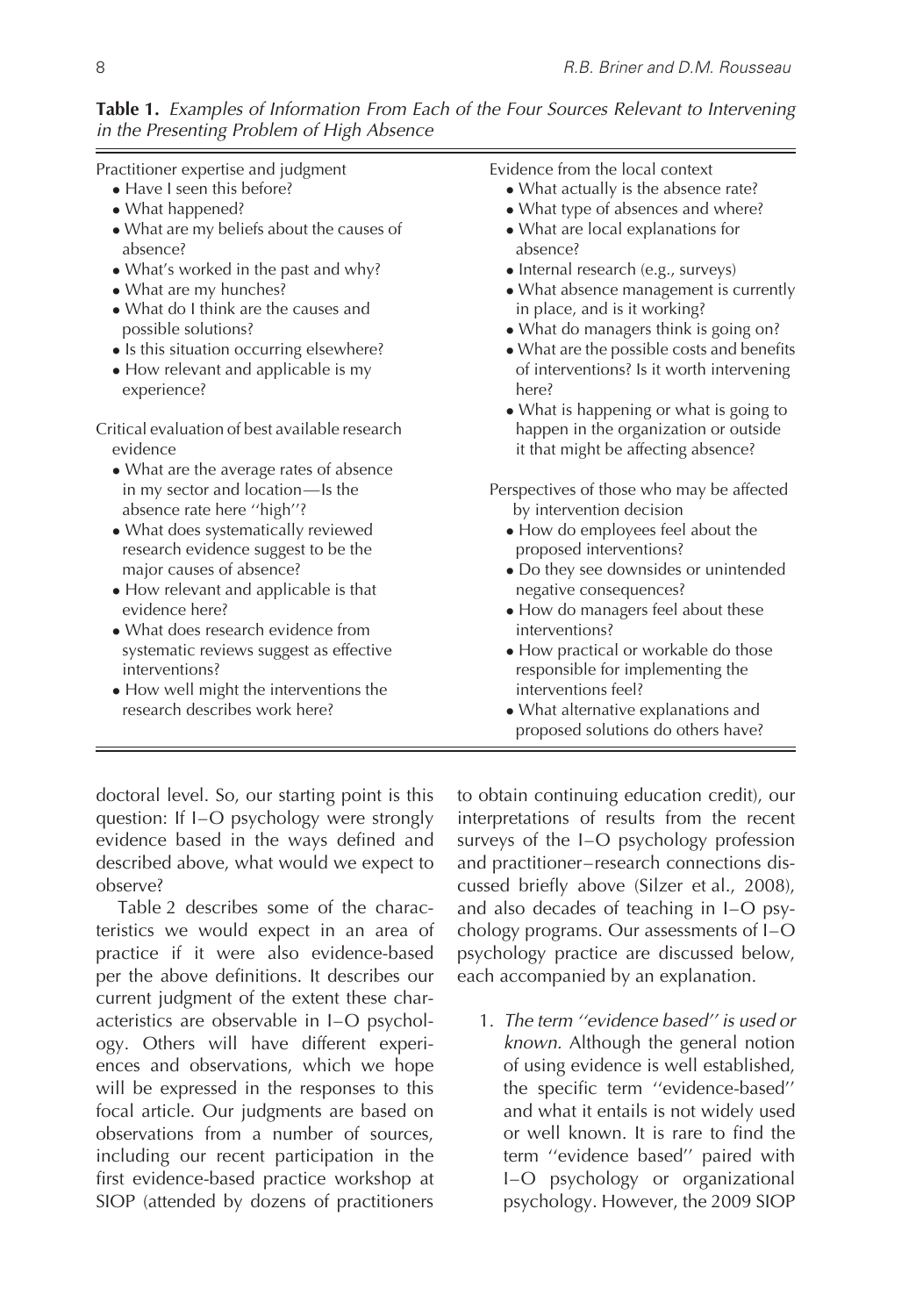| Extent to Which They Are Found in I-O Psychology                                                                                                                                                                                                                                                                                                                                                                                              |                                          |
|-----------------------------------------------------------------------------------------------------------------------------------------------------------------------------------------------------------------------------------------------------------------------------------------------------------------------------------------------------------------------------------------------------------------------------------------------|------------------------------------------|
| Some characteristics of evidence-based practice                                                                                                                                                                                                                                                                                                                                                                                               | Found in I-O<br>psychology?              |
| 1. The term "evidence based" is used or well known. Given<br>evidence-based practice exists in many other fields and the term is<br>widely used, it is unlikely that any field adopting an evidence-based<br>approach would not know of and use the term, even though<br>definitions might vary across practice fields.                                                                                                                       | To a very limited<br>extent?             |
| 2. The latest research findings and research summaries are accessible.<br>It is difficult to do evidence-based practice without access to evi-<br>dence in research journals and research summaries. A fundamental<br>principle of evidence-based practice is that systematic reviews of the<br>best available external evidence need to be available.                                                                                        | To a very limited<br>extent?             |
| 3. Articles reporting primary research and traditional literature reviews<br>are accessible to practitioners. For many reasons systematic reviews<br>may not be available or produced in an area of interest. When this is<br>the case, primary research and traditional reviews published in<br>journals can be used.                                                                                                                        | To some extent?                          |
| 4. "Cutting-edge" practices, panaceas, and fashionable new ideas are<br>treated with healthy skepticism. One characteristic of areas of<br>practice that are not particularly evidence based is the constant<br>search for and promotion of the newest solution or cure. This<br>characteristic is found in popular books on topics such as dieting,<br>self-help, and indeed management.                                                     | To some extent?                          |
| 5. There is a demand for evidence-based practice from clients and<br>customers. If the clients or customers of a particular practice do not<br>want or even reject evidence-based practice then it is simply<br>impossible to practice in an evidence-based way.                                                                                                                                                                              | To some extent?                          |
| 6. Practice decisions are integrative and draw on the four sources of<br>information and evidence described above. As emphasized,<br>evidence-based decision making is more than looking at external<br>published evidence. Rather, it is about combining evaluated external<br>evidence, the perspectives of those who may be affected by the<br>decision, information from the local context, and practitioner<br>experience and expertise. | To some extent?<br>(Difficult to judge.) |

**Table 2.** Some Key Characteristics of Evidence-Based Practice and an Estimate of the

7. Initial training and continuing professional development (CPD) adopt evidence-based approaches. From an evidence-based perspective, initial training and CPD focus on developing evidence-based approaches to practice. This involves training practitioners to identify and critically evaluate external and contextual evidence relevant to a specific practice problem to help inform a practice decision. This approach creates an active need to obtain and use relevant evidence, as it is being used directly to help solve a problem. To a very limited extent?

annual conference did have EBMgt as one of its themes.

2. Systematic reviews are produced and made accessible. Although we have plenty of traditional reviews and meta-analyses, there are very few

systematic reviews in I–O psychology. SIOP is currently developing its Science You Can Use series, which will contain reviews that are not systematic as such but will go some of the way to summarizing research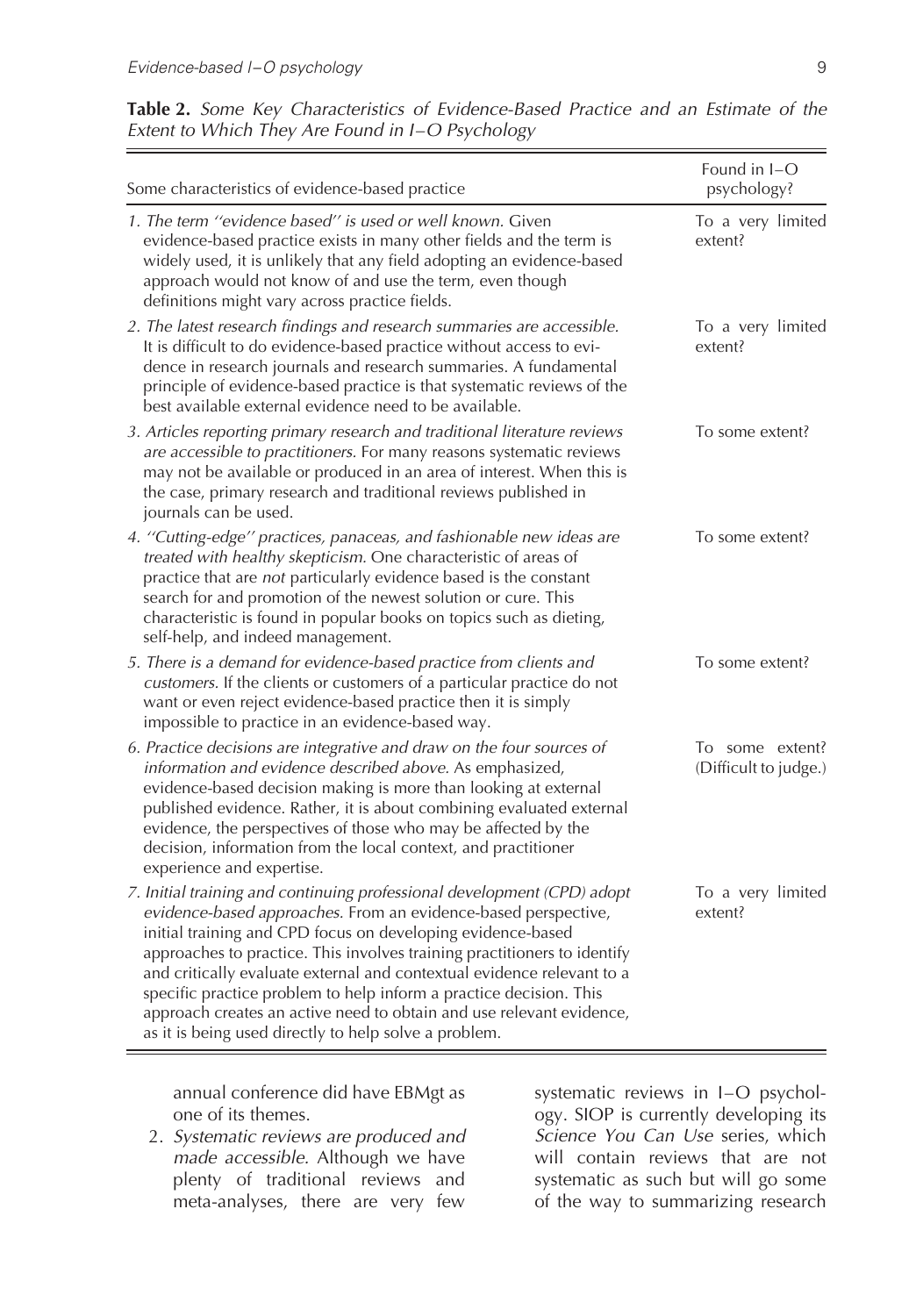findings that I–O practitioners can use.

- 3. Articles reporting primary research and traditional literature reviews are accessible to practitioners. We have found that this is a difficulty for many I–O psychology practitioners unless they are still attached in some way to a university. Although abstracts are easily accessible, purchasing single articles from publishers can be costly. In addition, to build up even limited knowledge of the evidence in a particular area can require access to dozens of articles, which may be prohibitively expensive. It also appears to be the case that not all I–O psychology practitioners, depending somewhat on where they trained, are highly skilled in reading and digesting (sometimes rather indigestible) journal articles.
- 4. ''Cutting-edge'' practices, panaceas, and fashionable ''new'' ideas are treated with healthy skepticism. As a consequence of our training as psychologists, we should be inclined to be quite skeptical or at least are inclined to ask about evidence and empirical support. At the same time, however, we are also somewhat drawn to what might be called management fads and fashions. Some of the recent focal articles in this journal demonstrate that we are sometimes inclined to pick up and run with the Next Big Thing even where evidence does not yet exist or is questionable. In addition, next time you attend the SIOP annual conference, check out the products and services for sale in the exhibit hall. In our experience, many of these feel more like fads than evidence-based interventions (and often no supporting evidence is presented). One reason we pay attention to fads is that clients often demand the latest thing, and if we don't deliver it, then some one

else will. However, as I–O psychologists, we may at the same time try to rework the fad into something closer to our own practice and to established and evidence-based techniques.2

- 5. There is <sup>a</sup> demand for evidence-based practice from clients and customers. Many of our major clients are those working at mid to senior levels in HRM. HRM is not a field that has embraced the notion of evidencebased practice in any significant way. Although, of course, managers do not actively seek to purchase ineffective I–O psychology products or services, they are under pressure to meet certain shorter term goals. They may therefore come to depend on a general impression that particular products or techniques ''work'' rather than whether they will work in their specific context given the problem they are trying to solve. HRM departments may also lean on benchmarking or mimicry by adopting the same I–O psychology practices already used by their more successful competitors. The authors have also heard many times from I–O psychologists who say they wish to practice in an evidence-based way but that clients have often already decided what they want (e.g., assessment centers, training programs, and employee attitude surveys) and are asking the I–O psychologist as a technical specialist to deliver it. This situation suggests that our clients are not demanding an evidence-based approach in the sense discussed here, although they are of course interested in adopting practices they believe to be effective.
- 6. Practice decisions are integrative and draw on the four sources of information and evidence described above.

<sup>2.</sup> We thank an anonymous reviewer for these observations.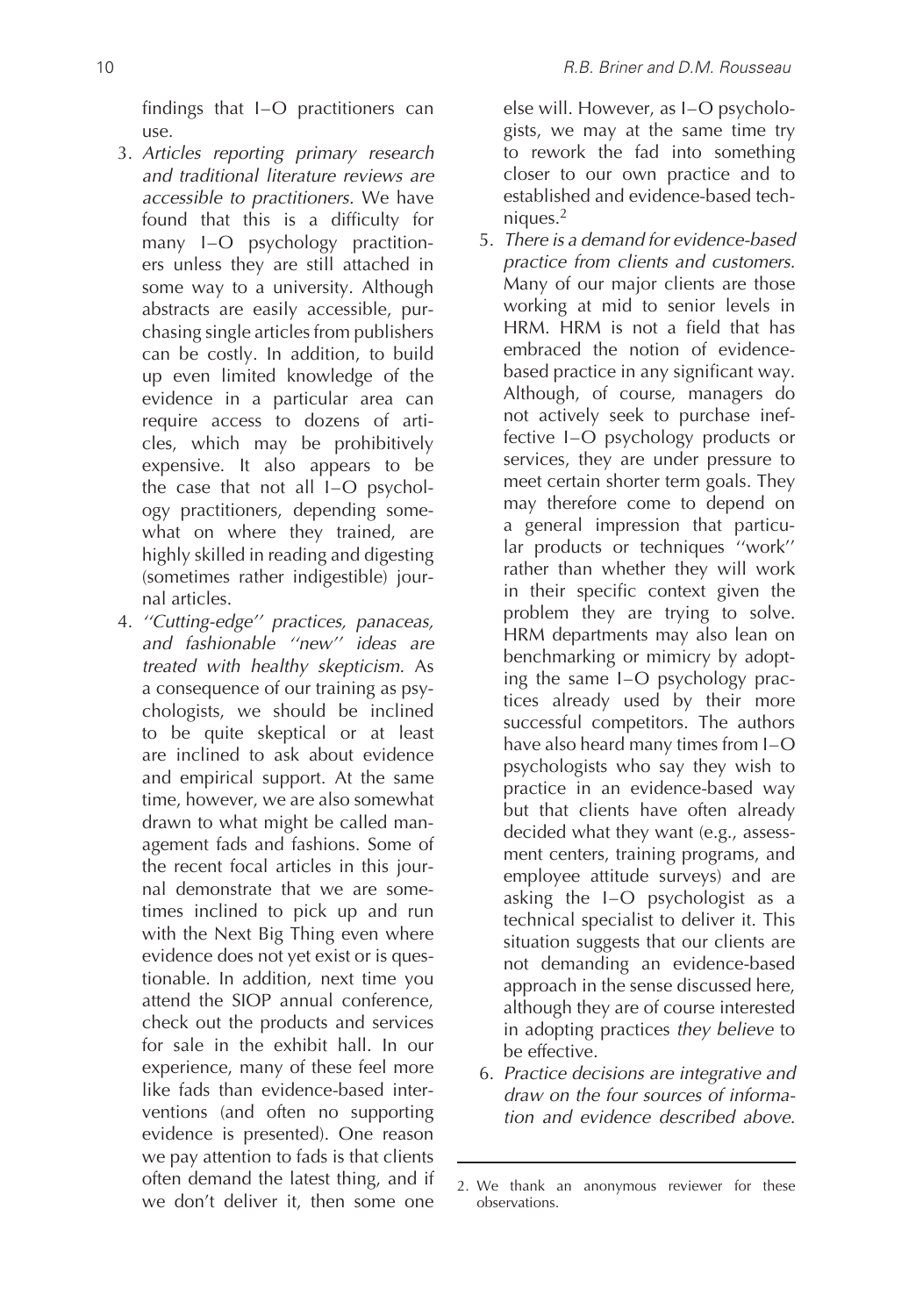This is the most difficult characteristic of evidence-based practice to assess without access to numerous observations of what practicing I–O psychologists actually do. In addition, it may be that as discussed above, we are not the decision makers; instead, we play an advisory role, providing information and interpretations to the decision makers. However, taking each source of information in turn, I–O psychologists do, as discussed above, draw to some extent on evaluated external evidence when making decisions, even though few systematic reviews are available and access to primary research can be difficult. The perspectives of those who may be affected by the decision are likely to be taken into account at least to some extent because of the APA's Ethics Code (2002; assuming we are complying with the code)<sup>3</sup> and also because of the broader awareness we should have as psychologists about our responsibilities to organizational and individual clients. We are likely to look for and use evidence from the local context and attempt some initial assessment of the problem or situation and seek out organizational data that might help with problem diagnosis. The use of practitioner experience and judgment seems highly likely, particularly if the problem or technique is one we have encountered frequently before.

7. Initial training and continuing professional development (CPD) in evidence-based approaches. Training in I–O psychology master's degrees and doctorates tends to be of the fairly traditional academic variety where students are expected in a relatively passive way to learn and retain information. We note that in both the United States and Britain, the majority of practicing I–O psychologists have terminal master's degrees. The typical master's program in the field has no required supervised internships and does not train its students to conduct literature searches on practice topics let alone systematic reviews. The forms of CPD used by SIOP and other I–O psychology professional bodies also tend to be fairly traditional. In fact, some of these forms of CPD reverse the approach adopted by evidence-based practice in that they present participants with recent research findings, evidence, or new techniques and then discuss how they might be used in practice rather than starting with practice problems and then searching for and evaluating the evidence that may help solve the problem.

So, what is it possible to conclude from this analysis of the extent to which I–O psychology shares some of the characteristics of evidence-based practice? First, we suggest that I–O psychology is not strongly evidence based in the sense that the term is used in other professions. But, we can say with some confidence that we are as a profession extremely well positioned to adopt, should we wish to do so, many of these characteristics. Next, I–O psychologists in many instances are not the key decision makers but, rather, sources of information and advice to managers making the decision (see below). Last, it is clear that there are many barriers to the adoption of evidence-based practice, some within and others outside our control. Having evaluated I–O psychology as falling somewhat short on evidence-based practice and supports for it, we turn to two important means for bridging I–O psychology's own research–practice gap: practiceoriented evidence and systematic reviews.

<sup>3.</sup> Ethical I–O psychology and evidence-based I–O psychology are similar in other respects including the focus on being concerned and explicit about the evidence for the benefits of interventions and the evidence that interventions are not harmful.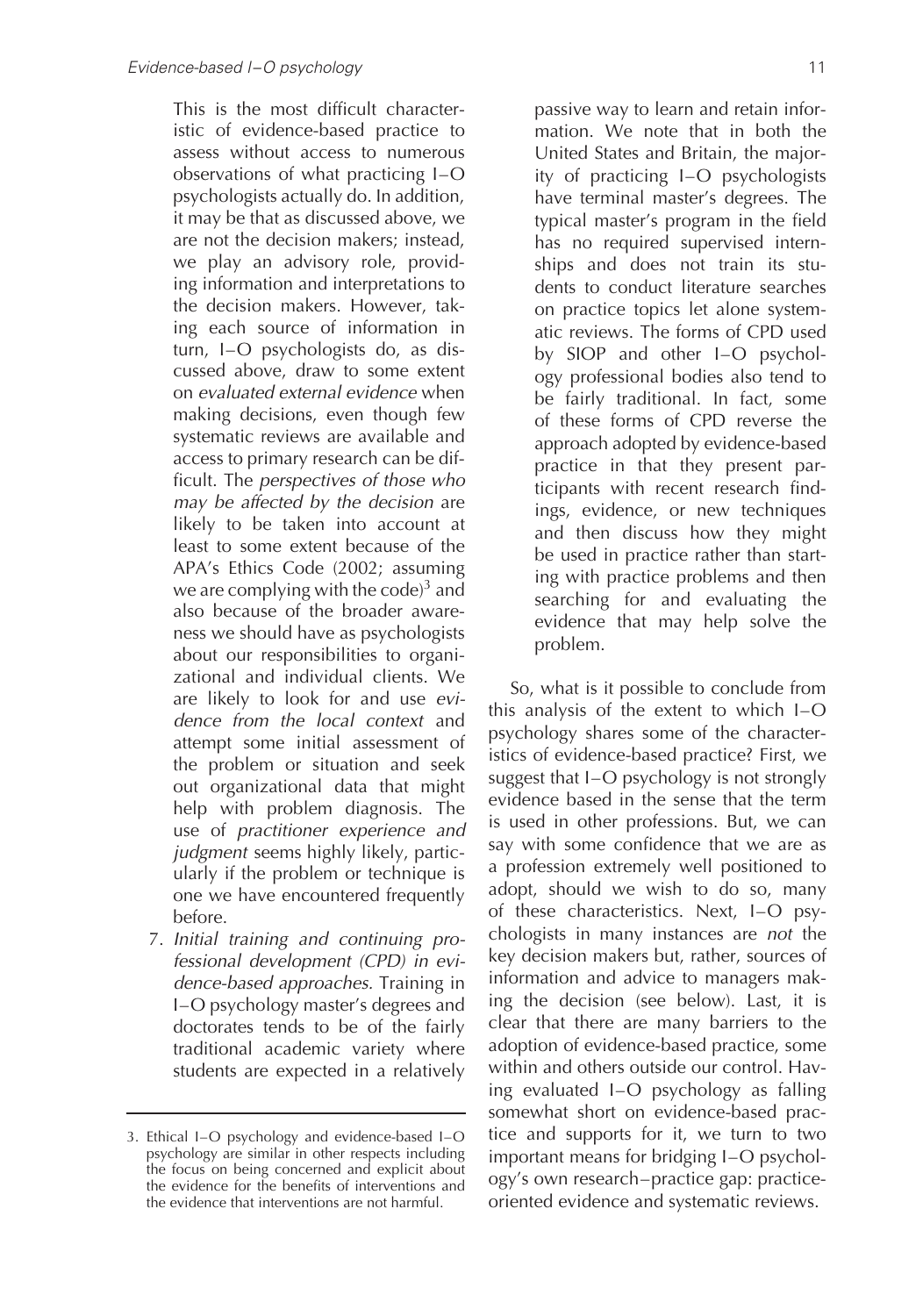## **Key Strategies for Promoting Evidence-Based Practice**

I–O psychologists are not one seamless community of comembers of the same discipline. Practitioners and scholars in I–O psychology are largely distinct communities of interest, knowledge, and social ties. In promoting evidence-based practice, it is advantageous in such circumstances to design ways of communicating and sharing ideas that serve the interests of both. Although evidence-based practice involves the better use and integration of evidence and information from all four sources described above, we focus here on improving the use of critically evaluated research evidence.

Between the research and practice domains of I–O psychology, we need devices for translating back and forth information and knowledge, promoting better quality communication and learning. We note that in the SIOP practitioner survey described above, a frequent practitioner request to SIOP was for clarification of standards for I–O practice and better ways of differentiating I–O psychologists from other practitioners in the marketplace. Such clarification and professional differentiation can come from creating the evidenceoriented products and associated processes proposed here. Such products can simultaneously meet the needs of I–O psychology's practitioners and scholars, adding value to both. The two products we suggest as critical to evidence-based practice in I–O psychology are practice-oriented evidence and systematic reviews.

# Practice-Oriented Evidence

Most research published in I–O psychology's premier journals, including Journal of Applied Psychology (JAP), Personnel Psychology, and Journal of Occupational and Organizational Psychology is theory-oriented investigations authored by academy-based I–O psychologists answering questions of interests to other academics. This was not always the case.

Anderson et al. (2001) noted that between 1949 and 1965, practitioners authored a full 36% of JAP articles (31% by practitioners alone). From 1990 to 2000 (the terminal year of their survey), practitioners authored only 4% of JAP articles (1% by practitioners alone). The other I–O journals manifest a similar decline. Many factors may account for this decline in practitioner research publication in our field's journals, including a shift in journal focus to more academic topics of rigor, greater corporate concern for protecting intellectual property, as well as ramped-up global competition and its accompanying time and resource crunch, which in turn limited practitioner opportunity for research let alone publication. One conclusion is apparent: I–O psychology's academics and practitioners are not mingling with each other in our journals. Regardless of the underlying reasons, there is one serious consequence of the decline in practitioner conducted research publication: Academics are the ones asking the research questions and interpreting the answers.

If the gap between research and practice in I–O psychology is at least partly attributable to lower participation by practitioners in research, the problem may be exacerbated by omission in current research of the kinds of complex problems in complex settings faced by practitioners in their work. An antidote to the latter has been suggested in the form of engaged scholarship (Van de Ven, 2007) and scholar–practitioner collaboration (Lawler & Mohrman, in press), where academics and practitioners work together to formulate research questions, investigate them, and draw conclusions.

If indeed I–O psychology research is now academic centric, the gap between research and practice entails problems in knowledge transfer. It takes two to tango, and difficulties transferring knowledge can be because of communication issues on both sides (what's readable, accessible, understandable, and interesting?). Barriers to transfer may also reside in the nature of the knowledge itself. As a case in point,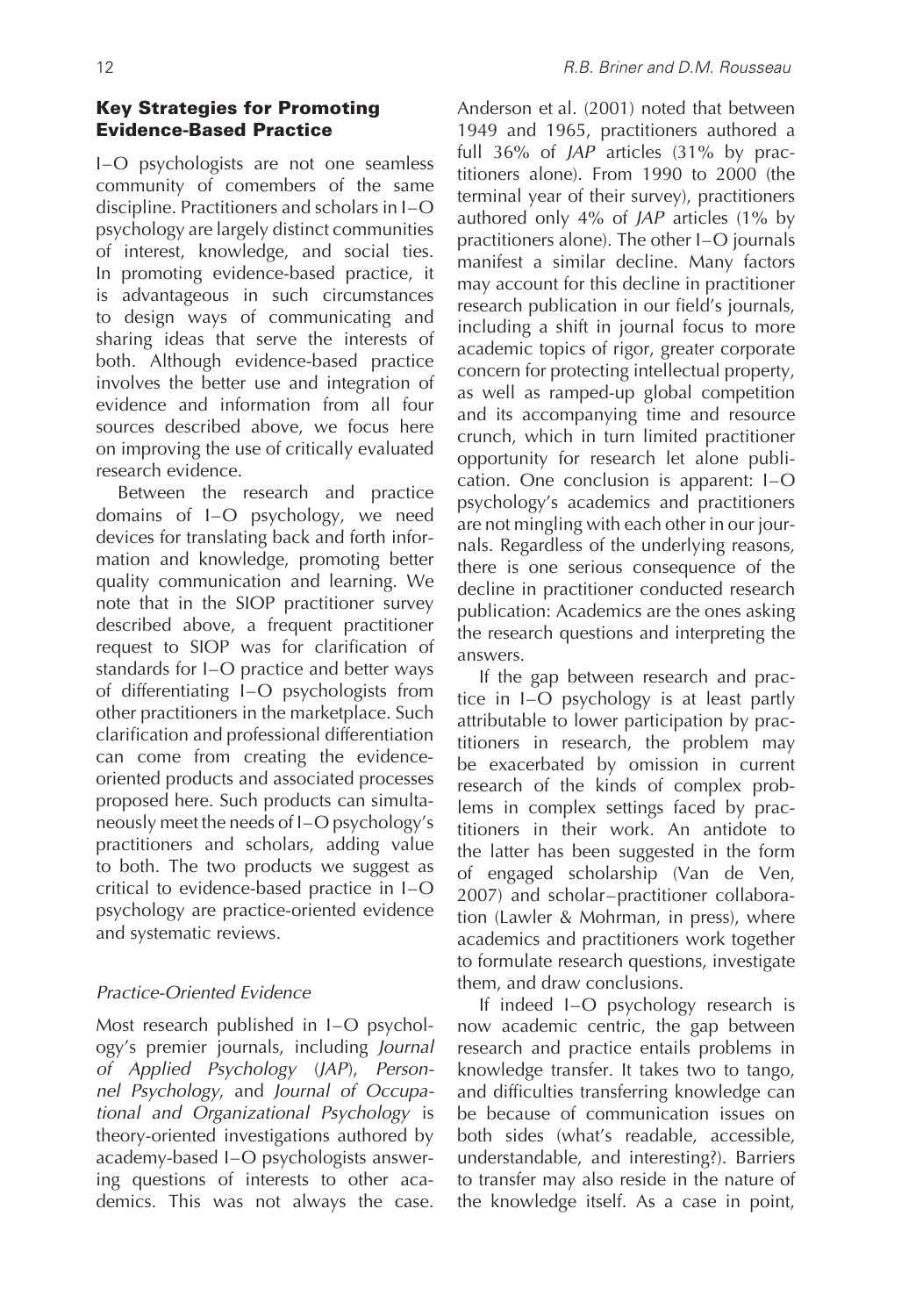meta-analysis and literature reviews in I–O psychology have led to the formulation of general knowledge principles based on scientific evidence (The Handbook of Principles of Organizational Behavior: Indispensable Knowledge for Evidence-Based Management; Locke, 2009). The Handbook has over 30 chapters summarizing several hundred evidence-based principles, the vast majority of them derived from I–O psychology research and all intended to guide the practice of current and future managers and other practitioners. This book provides many examples and is written in plain English. It represents, perhaps at its best, knowledge (principles) based on what might be called ''researcher-oriented evidence,'' that is, evidence from rigorous tests of theory, replicated and found to be relatively generalizable over time and context.

So, what's wrong with that? In many ways, these research-based principles achieve our ideal as scientists: to understand the world well and disseminate this knowledge. The downside is this: It is not always obvious to practitioners, certainly not to the least experienced or less reflective, how exactly to apply the principles identified in such research. Let's take the classic example of the finding that general mental ability (GMA) is positively related to individual performance (Schmidt, 2009). A well-established finding over several decades, one practice implication is that if an organization seeks to improve the quality of its workforce and the performance of individual members, it should select on intelligence. For a host of reasons, this principle is not widely promoted by I–O psychology practitioners and is soundly rejected by even experienced HR managers (Rynes et al., 2002). Practitioners think about the educated idiot who is book smart, tests fantastically well, and can't match socks. Managers fear being labeled elitist and perhaps wonder whether they would have gotten their own jobs if their company used IQ tests. Or, they use a test of GMA and find that it doesn't improve performance levels over the biographical information they already rely on like grade point

average and college reputation. Another reason for caution in using tests of GMA is concern over adverse impact, even though some methods have relatively low adverse impact (Schmidt, 2009).

This debacle may be tied to what Van de Ven and Johnson (2006) refer to as a knowledge production problem, arguing that the research–practice gap is best bridged by producing practice-oriented scientific knowledge via research approaches engaging both academics and researchers collaboratively. This approach calls for combining the knowledge of practitioners and the knowledge of academics at all stages of the research process. This knowledge production problem has been encountered, and addressed, in other evidence-based practice fields.

Medical researchers and clinicians distinguish between two kinds of research evidence: disease oriented and patient oriented. ''Disease-oriented evidence'' (DOE) focuses on the causes of disease providing evidence of pathology and ways of altering the condition (e.g., drugs and surgery). In I–O psychology, our version of DOEs might take the form of phenomena-oriented evidence, such as the origins of job stress or job satisfaction. The second kind of research evidence in medicine is ''patient-oriented evidence that matters'' (POEMs), evidence gathered from studies of real patients about issues such as mortality, morbidity, and quality of life. An example of a POEM is a study comparing one antihypertensive drug to another to determine which reduced mortality from hypertension over a 10- to 20-year period. In I–O psychology, our version of POEMs might take the form of studies contrasting two interventions to reduce job stress that assess the types of individuals, work settings, and job strains they best ameliorate.

There is a growing trend in the practice of medicine to value patient-oriented data more highly than DOE. However, because practice-oriented evidence does not yet exist to inform every clinical need, practitioners must use other ways of making decisions too, including relying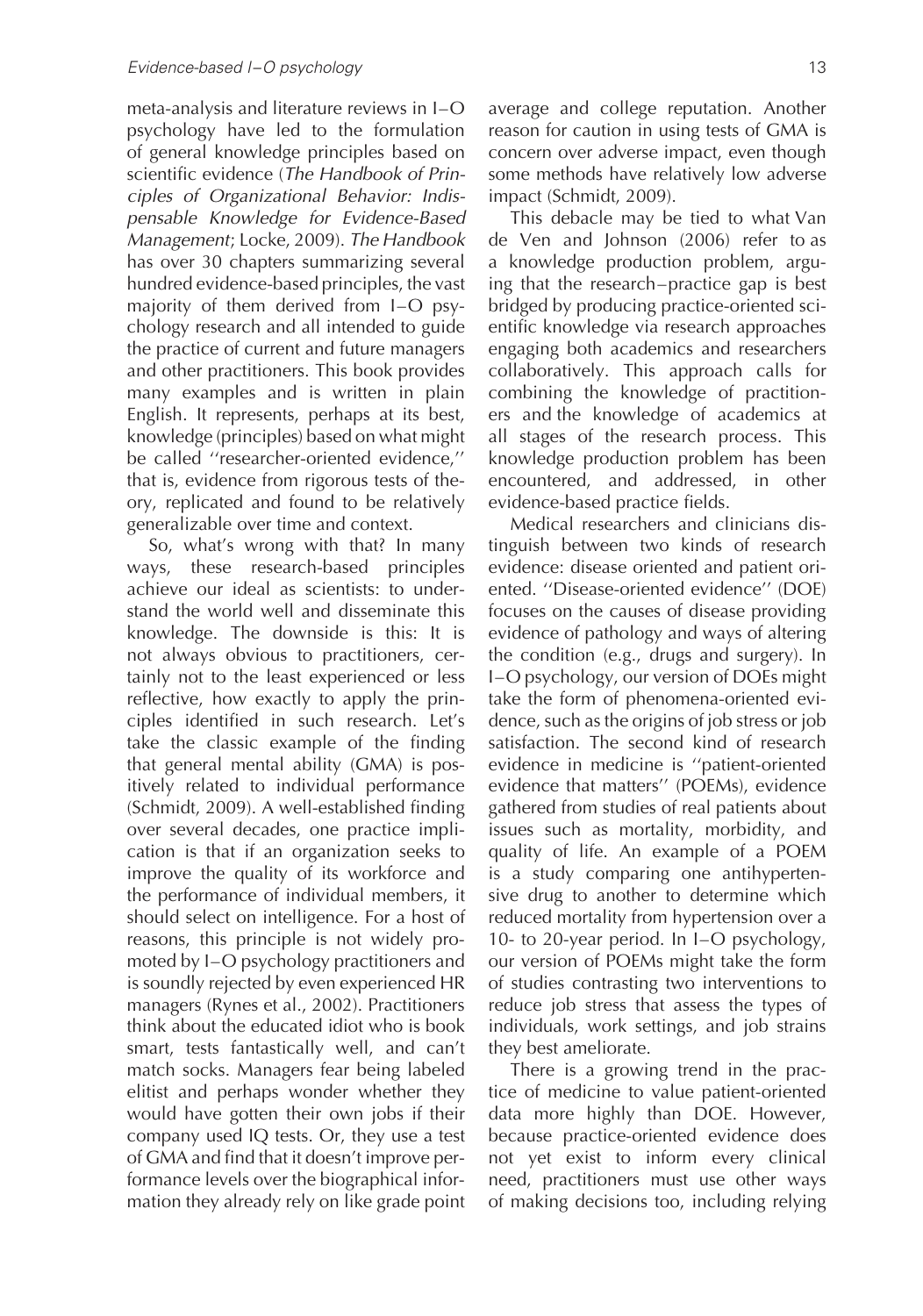on their knowledge of basic physiological processes. We expect much the same alternative forms of decision making in an evidence-informed practice of I–O psychology.

An example of practice-oriented evidence in I–O psychology are the reports by Robert Pritchard and his team, developing and investigating the use of the Productivity Measurement and Enhancement System (ProMES) system for job analysis and strategic planning (e.g., Pritchard, Harrell, DiazGranados, & Guzman, 2008). Differences identified between studies in how thoroughly the ProMES system was applied suggested that several implementationrelated factors, including the extent users adhered to the ProMES process and the quality of the feedback provided, affected the overall productivity gains associated with ProMES. Pritchard and colleagues then address the circumstances under which there are differences in implementation or compliance with standard practices and the sensitivity of outcomes to these variations (see Pritchard et al., 2008). In the context of widespread variation in organizational and management practice (from performance appraisals to quality programs) as well as in individual implementers, evidence regarding the effects of such variability on outcomes has considerable practical and scholarly value.

Consider what practice-oriented evidence might mean for some of the stickier problems in I–O psychology. We know that GMA is predictive of individual performance, but organizations are reluctant to accept or act on this knowledge (Rynes et al., 2002), often preferring intuitive selection methods (Highhouse, 2008). Practiceoriented evidence could be developed from investigations into conditions making use of GMA as a selection criterion more readily useful. Looking into conditions of use could identify, for example, whether the backlash is to written IQ-type tests, where structured interview questions that tapped GMA would be more acceptable, or how the concerns over adverse impact could be better balanced with the predictive validity

of GMA. Practice-oriented research could look into whether performance criteria in use affected the value and usefulness practitioners attach to indicators of GMA. Perhaps settings where innovation and creativity are important performance metrics place more value on mental ability than those where more routine performance is involved. Academically oriented evidence indicates that GMA is likely to predict performance in either case. Practitioners may only find GMA useful where mental ability is an organizationally valued contributor to performance.

### Systematic Reviews

Systematic reviews are fundamental to evidence-based practice. As such, much is written about them in other fields (Gough et al., 2003; Soukup, 2000; Tranfield, Denyer, & Smart, 2003). Experience indicates that it is impossible to fully engage in evidence-based practice without them: Such reviews provide one of the four sources of information required when making evidence-based decisions. Applied to the example in Table 1, a systematic review's purpose would be to search for, collect, critically appraise, and pull together research evidence relevant to the causes and possible solutions to the problem of high absence. I–O psychologists are avid producers and consumers of literature reviews. However, systematic reviews are very different from nearly all those published in I–O psychology.

Systematic reviews are literature reviews that adhere closely to a set of scientific methods that explicitly aim to limit systematic error (bias), mainly by attempting to identify, appraise and synthesize all relevant studies (of whatever design) in order to answer a particular question (or set of questions). In carrying out this task they set out their methods in advance, and in detail, as one would for any piece of social research. In this respect *...* they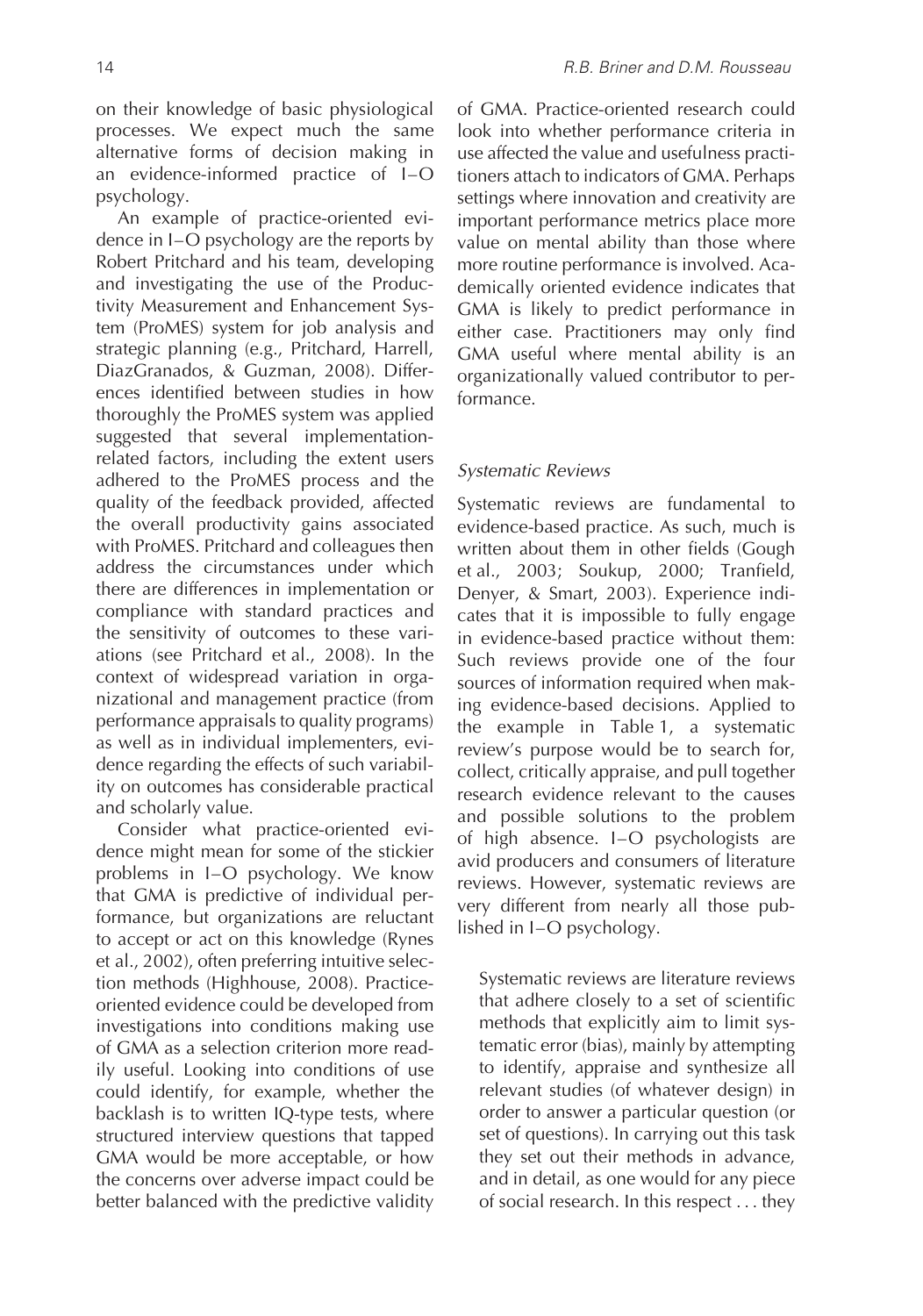are quite unlike most ''traditional'' narrative reviews (Petticrew & Roberts, 2006, pp. 9–10).

Systematic reviews are, essentially, a way of analyzing existing research using explicit and replicable methods, allowing conclusions to be drawn about what is known and what is not known in relation to the review question (and within the limitations of the method). Similar, but not identical to the traditional meta-analysis, systematic reviews are studies of studies. Meta-analyses are a type of systematic review but one that uses only quantitative data and statistical synthesis and focuses on a question repeatedly addressed in the same way by researchers rather than a practice question or problem. As with metaanalyses, systematic reviews are conducted out of recognition that single empirical studies, although useful and sometimes informative, should not be emphasized because their biases and limitations cannot be fully accounted for. Looking at all relevant studies, systematically gathered, constitutes more reliable evidence.

Thus, in the context of evidencebased practice, neither traditional literature reviews nor meta-analyses are especially useful. First, traditional literature reviews are open to many forms of bias. For example, reviewers do not make clear how they have selected the studies they have included, do not critically appraise them in an explicit or systematic way, and do not usually pull them together or synthesize findings across studies. Second, traditional reviews do not usually focus on a specific research, practice question, or problem. It is this latter point that also differentiates a systematic review from the quantitative meta-analysis used traditionally in I–O psychology. The process of making evidence-based decisions requires more focused and tailored reviews of evidence where both a practice question or problem and the conditions to which the evidence might be applied are taken into account. Returning to the case of high absence in Table 1, a systematic review

would attempt to find evidence about the relative effectiveness of different forms of absence management interventions given the current and desired absence rates and taking into account as much as possible aspects of the context such as the type of employees involved, the sector, and the existing work arrangements and absence policies. In the context of evidence-based practice, systematic reviews can take forms akin to phenomena-oriented evidence or practice-oriented evidence, depending on the review questions and their intended use as well as the kinds of research available. In evidence-based fields, an important result of systematic reviews is guidelines for practice.

Systematic reviews can be useful for purely academic research purposes too. We may, for example, be interested in collecting all available evidence about absence-management interventions to provide a more general overview about what is known, and not known, about the efficacy of such interventions. In this respect, a systematic review might differ from the traditional meta-analysis in that it would also consider qualitative information and descriptions, not being limited to effect sizes alone depending on the review question (Rousseau, Manning, & Denyer, 2008). All systematic reviews follow a process of clearly specified stages. One example of this process (adapted from Petticrew & Roberts, 2006) contains seven stages.

1. Identify and clearly define the question the review will address. The question needs to be sufficiently specific so that it is clear, in principle, what types of data would be relevant. Aspects of the context (e.g., population, sector, and organizational type), the interventions (what qualifies as a relevant intervention?), the mechanisms linking intervention to outcomes (e.g., processes, mediators, and moderators), and the outcomes themselves (which data are the outcomes of interest) are also clearly specified.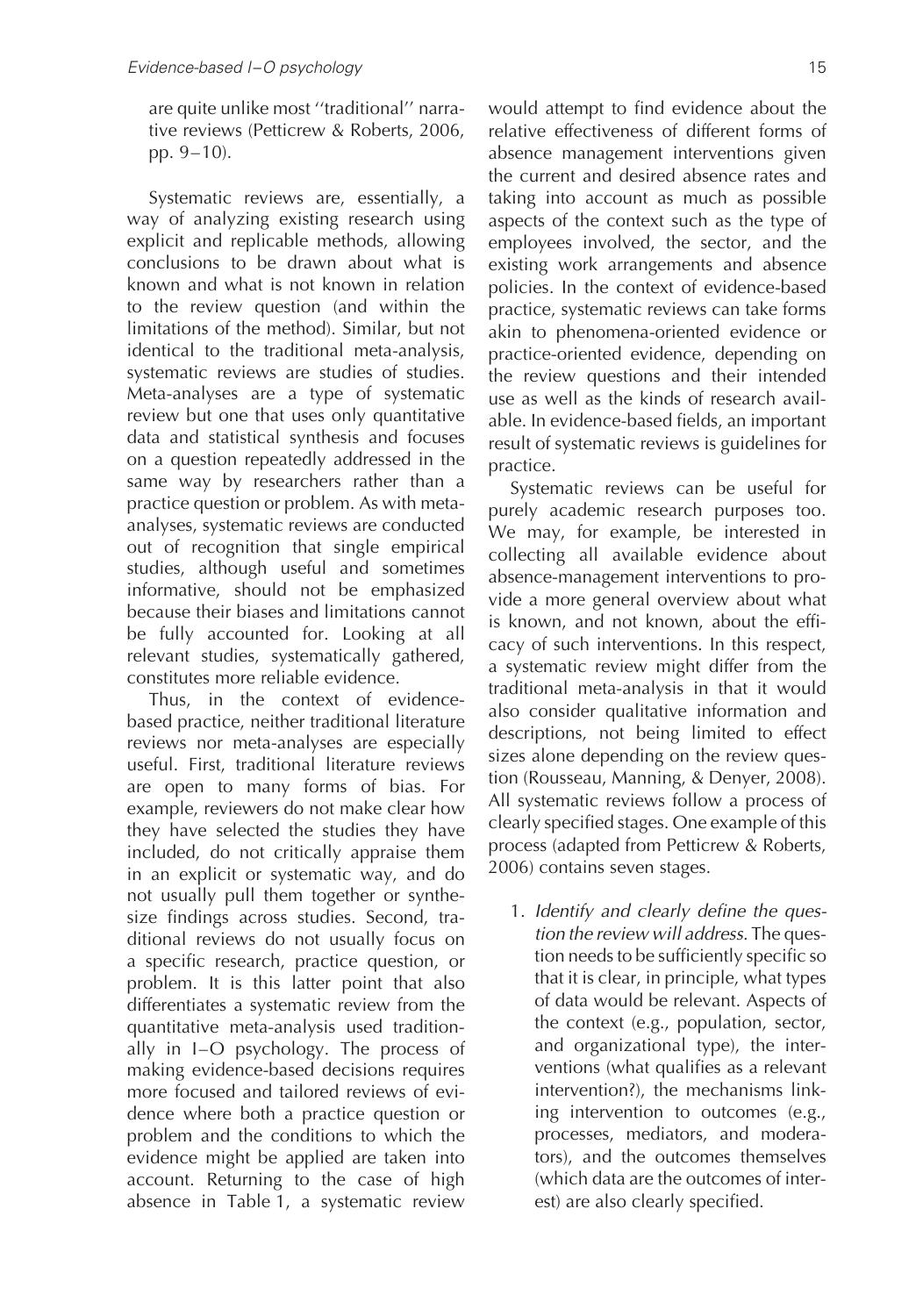- 2. Determine the types of studies and data that will answer the question. The criteria used to decide which studies will be selected or excluded from the review are identified. For example, a review that addresses a causal question might exclude studies with cross-sectional designs. The aim is to increase the chances that all relevant studies are included and all those that are irrelevant are excluded.
- 3. Search the literature to locate relevant studies. A clear search strategy is used specifying, for example, key words, the databases to be searched, and how, and whether unpublished data will be found and included.
- 4. Sift through all the retrieved studies to identify those that meet the inclusion criteria (and need to be examined further) and those that do not and should be excluded. Each study is examined, usually by two review team members, and checked against the inclusion and exclusion criteria. Where agreement is not possible, a third reviewer assesses the study. At this stage, it is not uncommon to find that only a fraction of the initial pool of studies can be included.
- 5. Critically appraise the studies by assessing the study quality determined in relation to the review question. The quality of each study is critically appraised or evaluated in relation to the review question as research quality can only be judged in relation to the question. Even where studies meet the inclusion criteria, they are still likely to vary in terms of quality. Assessing quality allows the review conclusions to clearly state how many of the studies included were, for example, of very high, medium, and low quality.
- 6. Synthesize the findings from the studies. A key part of any systematic review is the pulling together of findings from across the studies to represent what is known and not known.

Synthesis may be quantitative, qualitative, or both. Review findings are often described in terms of the overall number of studies found, the quality profile of this group of studies, and the number of studies that obtained particular results.

7. Disseminate the review findings. A full report of a systematic review can be quite large. In addition, shorter journal article length versions or even shorter summaries may be produced. Dissemination is often planned at the outset of a systematic review given the aim is often to inform practice.

Although systematic review is rare in I–O psychology at present, I–O psychologists are certainly familiar with its general approach. The underlying logic of systematic review is similar to that of many psychological research methods and is similar to meta-analyses. Meta-analysis' exclusive use of quantitative data and statistical rather than other forms of synthesis sets it apart from a systematic review, which often uses different types of data and different forms of synthesis. In addition, meta-analyses can only address questions that have been addressed many times in more or less the same way by researchers (e.g., the correlation between job satisfaction and performance) rather than questions that arise from practice problems, where an array of data types may be required to formulate an answer.

An example of a structured abstract from a systematic review particularly relevant to I–O psychology is presented in Table 3. This demonstrates much of the underlying methodology and shows the explicit and systematic nature of the method. Joyce, Pabayo, Crichley, & Bambra's (2010) review clearly states the review objectives, search strategy, criteria for including studies, method of analysis (in this case, a narrative synthesis as the studies were dissimilar), the number of studies found, and the findings of each.

A few aspects of systematic reviews and their differences from traditional I–O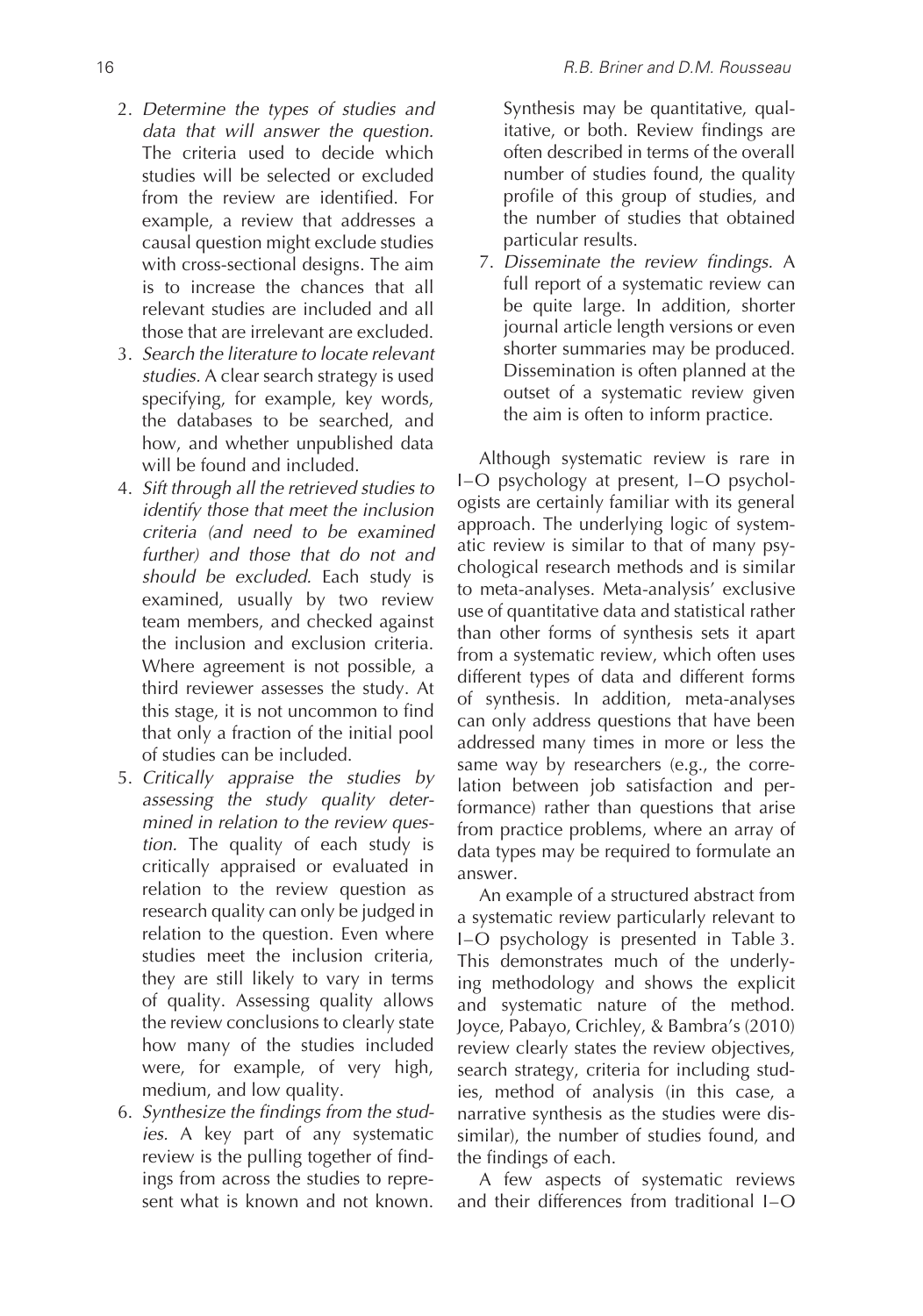#### **Table 3.** Example of <sup>a</sup> Systematic Review Abstract

- Flexible working conditions and their effects on employee health and well-being (Joyce et al., 2010)
- Background: Flexible working conditions are increasingly popular in developed countries, but the effects on employee health and well-being are largely unknown
- Objectives: To evaluate the effects (benefits and harms) of flexible working interventions on the physical, mental, and general health and well-being of employees and their families
- Search strategy: Our searches (July 2009) covered 12 databases including the Cochrane Public Health Group Specialized Register, CENTRAL, MEDLINE, EMBASE, CINAHL, PsycINFO, Social Science Citation Index, ASSIA, IBSS, Sociological Abstracts, and ABI/Inform. We also searched relevant Web sites, hand searched key journals, searched bibliographies, and contacted study authors and key experts
- Selection criteria: Randomized controlled trials, interrupted time series, and controlled before and after studies (CBA), which examined the effects of flexible working interventions on employee health and well-being. We excluded studies assessing outcomes for less than 6 months and extracted outcomes relating to physical, mental, and general health/ill-health measured using a validated instrument. We also extracted secondary outcomes (including sickness absence, health service usage, behavioral changes, accidents, work–life balance, quality of life, health and well-being of children, family members, and coworkers) if reported alongside at least one primary outcome
- Data collection and analysis: Two experienced review authors conducted data extraction and quality appraisal. We undertook a narrative synthesis as there was substantial heterogeneity between studies
- Main results: Ten studies fulfilled the inclusion criteria. Six CBA studies reported on interventions relating to temporal flexibility: self-scheduling of shift work  $(n = 4)$ , flexitime  $(n = 1)$ , and overtime  $(n = 1)$ . The remaining four CBA studies evaluated a form of contractual flexibility: partial/gradual retirement ( $n = 2$ ), involuntary part-time work  $(n = 1)$ , and fixed-term contract  $(n = 1)$ . The studies retrieved had a number of methodological limitations, including short follow-up periods, risk of selection bias, and reliance on largely self-reported outcome data. Four CBA studies on self-scheduling of shifts and one CBA study on gradual/partial retirement reported statistically significant improvements in either primary outcomes (including systolic blood pressure and heart rate; tiredness; mental health, sleep duration, sleep quality, and alertness; and self-rated health status) or secondary health outcomes (coworker social support and sense of community), and no ill-health effects were reported. Flexitime was shown not to have significant effects on self-reported physiological and psychological health outcomes. Similarly, when comparing individuals working overtime with those who did not, the odds of ill-health effects were not significantly higher in the intervention group at follow-up. The effects of contractual flexibility on self-reported health (with the exception of gradual/partial retirement, which when controlled by employees improved health outcomes) were either equivocal or negative. No studies differentiated results by socioeconomic status, although one study did compare findings by gender but found no differential effect on self-reported health outcomes
- Authors' conclusions: The findings of this review tentatively suggest that flexible working interventions that increase worker control and choice (such as self scheduling or gradual/partial retirement) are likely to have a positive effect on health outcomes. In contrast, interventions that were motivated or dictated by organizational interests, such as fixed-term contract and involuntary part-time employment, found equivocal or negative health effects. Given the partial and methodologically limited evidence base, these findings should be interpreted with caution. Moreover, well-designed intervention studies are needed to delineate the impact of flexible working conditions on health, well-being, and health inequalities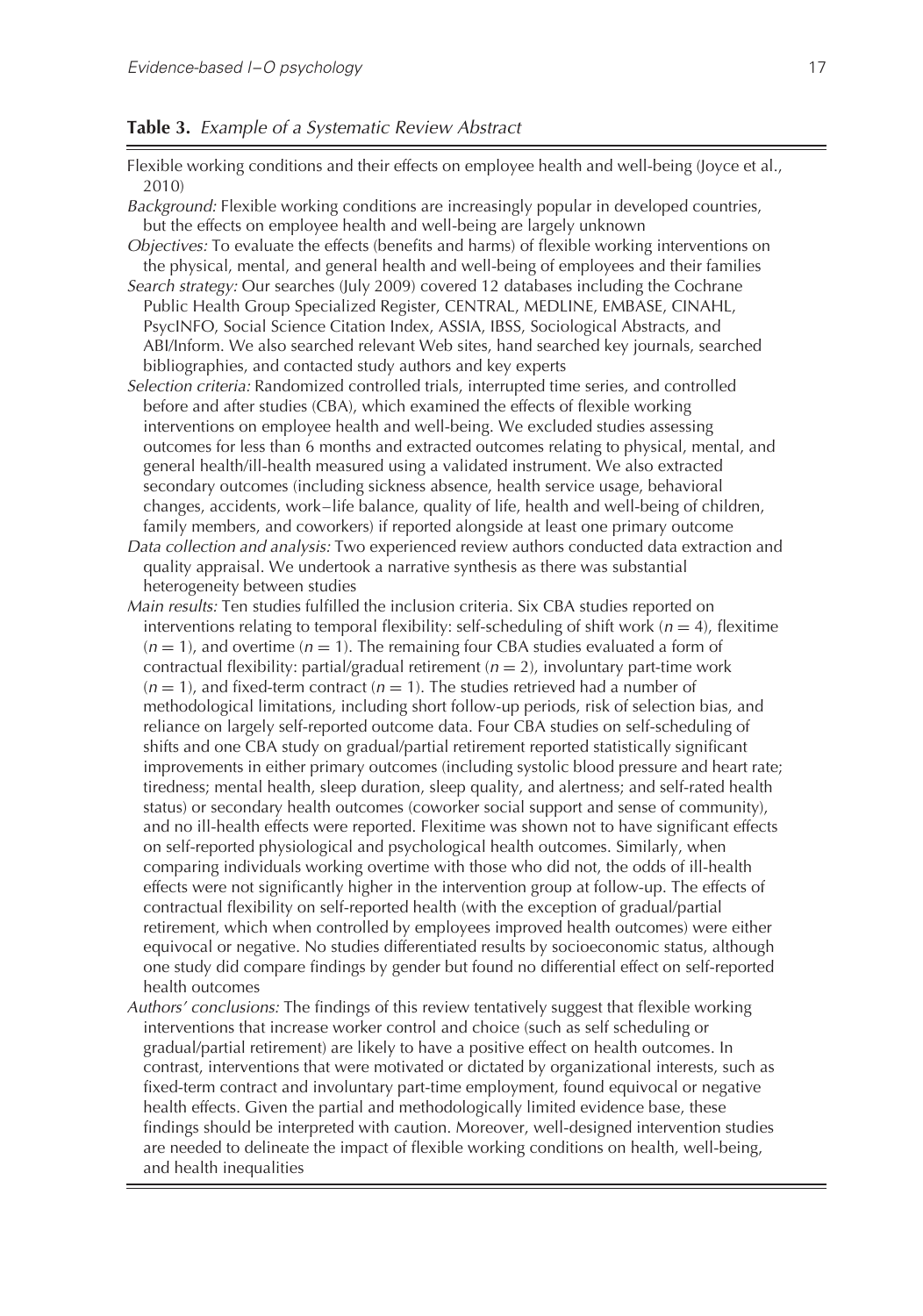psychology reviews are worth noting. First, the exact methods used by the reviewers to find, select, and exclude studies are open to examination and scrutiny. Readers are thus able to reach their own judgments about the efficacy and appropriateness of the method and also how much confidence they can place in the findings.

Second, whether we are I–O practitioners, researchers, or both, as we have little access to systematic reviews, we tend to develop an implicit though somewhat inaccurate sense of the quantity and quality of research about a particular technique or intervention. We tend to assume that the research is ''out there'' somewhere and have vague recollections of particular studies and their findings. As mentioned, one common finding from systematic reviews is that they reveal far fewer studies directly relevant to a given question than commonly assumed. In the case of the flexible working review by Joyce et al. (2008), the large number of possibly relevant studies that were identified was substantially reduced as the review team applied their inclusion criteria:

- 11,954 articles initially identified as possibly relevant from key word searches on databases, citation searches, hand searching, and contacting experts;
- 11,740 articles then excluded on basis of title and/or abstract;
- 214 full-text articles obtained and then screened using inclusion criteria; and
- 10 studies included in the final review.

As we will discuss further below, one hallmark of being an evidence-based practitioner or researcher is having a quite welldeveloped, specific, and explicit awareness of what evidence is ''out there,'' the quality of that evidence, and what, when taken as a whole, it might mean.

Third, unlike traditional reviews, the processes through which reviewers reach their conclusions are explicit and transparent. Whether the synthesis is statistical or narrative (as in Joyce et al., 2008), the basis on which the data were summarized or pulled

together is clear to the reader, as the findings of each study are extracted and presented.

Fourth, and again unlike traditional reviews, systematic reviews also allow us to identify the quantity and quality of studies and many aspects of study heterogeneity (method, population, design, findings, etc.). This information is essential if we want to draw conclusions about what is known and not known in relation to the review question, the basis of these claims, and the confidence with which they can be made.

In addition to full-blown systematic reviews of the sort described in Table 2, there are other quicker and more focused ways of doing systematic reviews that share many of their qualities. Although they may not be as thorough and therefore not as informative as systematic reviews, they can still provide important information and practice insights, especially where time is of the essence. These go by various names, including rapid evidence assessment and best evidence topics and can be completed more quickly by restricting the parameters in various ways, such as using fewer search terms, using a smaller date range, and searching in fewer databases or across fewer journals.

We believe that systematic reviews can be and will become an essential part of the I–O psychologist's toolkit. Not only do they allow practitioners to provide more evidence-based advice and share with their clients and customers the basis of that advice, they also allow researchers in a more structured way to identify important gaps in knowledge. Also importantly, systematic reviews can highlight where conducting more research on the same question using a particular method is unlikely to yield any new information.

## **Barriers to Evidence-Based Practice in I–O Psychology**

There are numerous barriers to the adoption of evidence-based practice and numerous ways in which they can be overcome. Here, we focus on just a few. First is the apparent lack of demand from our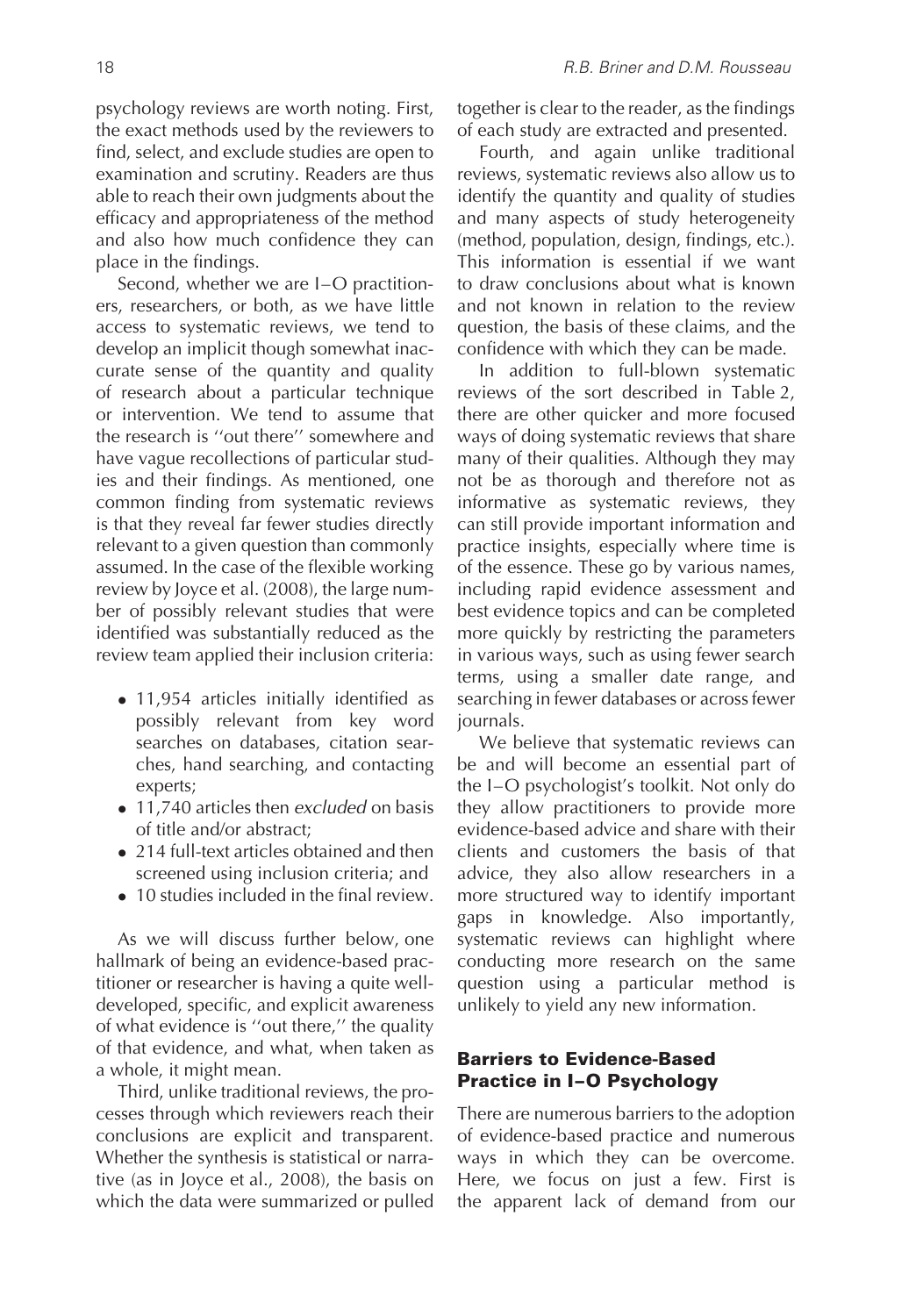clients for evidence-based I–O psychology. It is readily apparent from looking at the rapid adoption of some new and ''cuttingedge'' practices that such decisions are not made in an evidence-based way. If individual managers are mostly rewarded for achieving short-term goals as fast as possible rather than doing what works in the longer term, why would they be interested in evidence-based practice? Perhaps, the only way to overcome this barrier is by working with organizations to demonstrate that approaching problems in an evidencebased way is more likely to produce effective and sustainable solutions. It is also important to emphasize that evidencebased practice constitutes a family of approaches to making decisions and is not intended to provide the answer to every problem but rather improve the process and outcome of decision making.

A second barrier is the predominance of master's-level practitioners who have learned to practice I–O psychology in unsupervised ways. Because of the level of such programs, such practitioners have a limited understanding of research, a limited capacity to access new evidence, and lack the skills to conduct their own systematic reviews let alone primary research. Collectively, we currently do not have enough of the necessary skills to widely undertake evidence-based practice, even though our background as psychologists gives us a strong foundation on which to build. CPD that enables evidence-based practice and helping I–O practitioners to access research evidence are two possible ways to overcome this barrier. It may also help to increase the opportunities for those qualified at the master's level to go on to complete doctorates.

As a consequence of our desire to market I–O psychology, we may be reluctant to acknowledge the limitations of our knowledge where evidence is mixed or where there are grounds for uncertainty. It can be difficult to achieve a balance between promoting a profession while at the same time acknowledging its limitations as clients may find this unnerving or

see it as a sign of competence. I–O psychologists are especially challenged because other organizational consultants outside the discipline can be extremely bullish about their products and services despite their own absence of evidence.

As skepticism is a key ingredient of evidence-based practice, its limited popularity in I–O psychology is something of a barrier. One way this can be overcome is to remind ourselves that skepticism is fundamental to scientific inquiry and to any area of practice based on science. It also has the potential to clearly differentiate us from other organizational practitioners and consultants, particularly if the discipline supports practice through systematic reviews, evidence-based guidelines, and practice-oriented research that contribute to more effective practice.

A fourth barrier concerns the politics of evidence in organizations. Power and politics are fundamental to decision making and also surround the identification and use of evidence in organizations. Senior leaders may feel they have the right or even responsibility to make decisions based on their experience and judgment that seem to fly in the face of the available evidence. The need to be explicit in evidence-based decision making means that those with vested interests in a particular course of action may find it more difficult to hide such interests. In general, an evidence-based approach may prove challenging particularly in organizations with highly political cultures. Although it is impossible to remove politics from evidence and decision making, evidence-based approaches do at least offer the possibility of making clearer distinctions among politics, values, interests, and other forms of information such as research evidence. The more decision makers are held accountable for their decisions, the more likely they are to welcome such distinctions.

## **Prospects for Evidence-Based I–O Psychology**

This article concludes that I–O psychology cannot yet claim to be fully evidence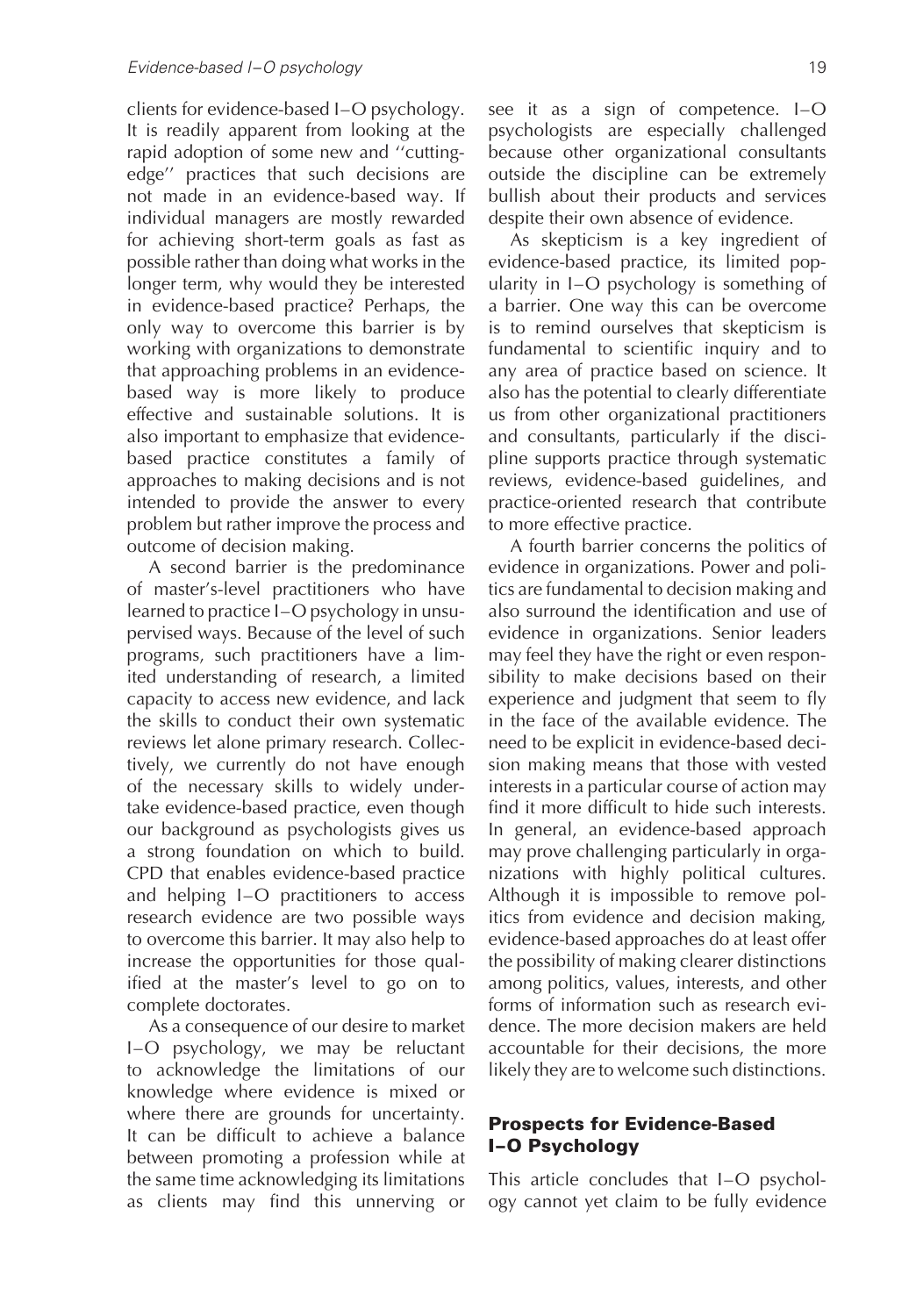based. Our analysis suggests that we have some way to go before we can reasonably claim to be an evidence-based area of research and practice in the sense it is used in other areas of evidence-based practice. At the same time, I–O psychologists are uniquely qualified to undertake the key activities required by evidencebased practice such as evaluating external research evidence and collecting and using internal evidence for organizational diagnosis. In evidence-based practice, I–O psychologists as trainers and consultants, in-house management and staff, are positioned to enable an array of approaches. These include, various combinations as warranted, using evidence-based processes for making decisions, giving feedback, as well as incorporating evidence-based content, that is, research findings, into their decisions and practices (Briner et al., 2009).

Beyond making our own practice more evidence based, we also have an important part to play in helping organizations and those who manage them become more evidence based. We envisage this could happen in several ways. First, we could provide systematic review services (or their briefer and quicker versions) to managers and organizations. These might be seen as particularly useful where the organization is trying to decide whether to invest a large sum of money in a particular intervention or program. For a fraction of the proposed program budget, we would be able to provide an objective and reasonably comprehensive review of what the published and (where available) unpublished research tells us about how effective the intervention is known to be and whether it might work here.

Second, we have the skills to help organizations either make sense of their existing internal data or collect new data that might diagnose problems or show what is working and why. We believe it is not unusual, even where organizations have large quantities of data about, for example, employee behavior, performance, and attitudes, for those data to remain largely unanalyzed or subject only to the

simplest and least informative analyses such as cross tabs and zero-order correlations. I–O psychologists should be able to work with organizations to help them get the most out of the data they already have and where appropriate suggest additional data collection to develop a fuller picture of what is happening in the organization.

Our roles as organizational knowledge brokers as well as our own evidence-based practice would be facilitated by the use of systematic reviews on practice questions. Systematic reviews need to be part of the professional training of I–O psychologists. A professional activity accessible to both master's-prepared and doctoral-level I–O psychologists, systematic reviews, and briefer versions are important ways of helping would-be practitioners learn to gather and use evidence while at the same time developing their skills in formulating questions, structuring reviews, and synthesizing findings.

Third, I–O psychologists have the background to enable us to work as facilitators and coaches for managers and management teams seeking to engage in evidence-based management as well as helping organizations collect the external and internal evidence they may need (described above). We can also help collect information about the perspectives of those who may be affected by a decision and help make explicit managers' own expertise and experience and how it is shaping a decision. In effect, we can support organizations to make decisions in a conscientious, explicit, and judicious way—in short, to help organizations to practice EBMgt.

Evidence-based practice is not about perfection. Rather, it is about on-going pursuit of mindful improvement in our uptake and use of both scholarly research and practice-related facts and assessments. We hope this article and the responses that follow help move I–O psychology in an evidence-based direction.

## **References**

Anderson, N., Herriot, P., & Hodgkinson, G. P. (2001). The practitioner-researcher divide in industrial,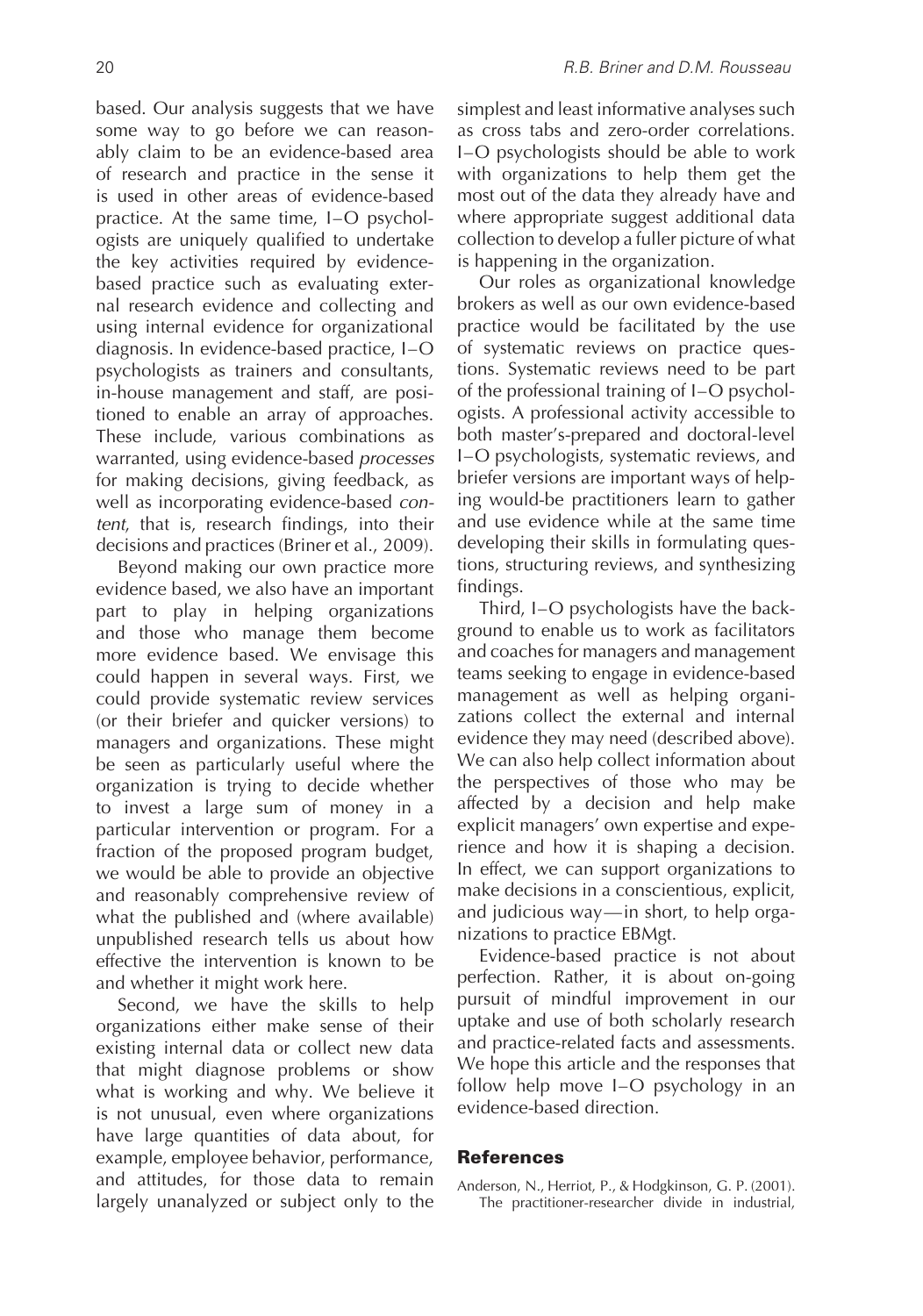work and organizational (IWO) psychology: Where are we now and where do we go from here? Journal of Occupational and Organizational Psychology, <sup>74</sup>, 391–411.

- Briner, R. B. (1998). What is an evidence-based approach to practice and why do we need one in occupational psychology? Proceedings of the <sup>1998</sup> British Psychological Society Occupational Psychology Conference, pp. 39–44.
- Briner, R. B., Denyer, D., & Rousseau, D. M. (2009). Evidence-based management: Concept clean-up time? Academy of Management Perspectives, <sup>23</sup>, 19–32.
- Cherniss, C. (2010). Emotional intelligence: Toward clarification of a concept. Industrial and Organizational Psychology: Perspectives on Science and Practice, <sup>3</sup>, 110–126.
- Friedson, E. (1986). Professional powers: <sup>A</sup> study of the institutionalization of formal knowledge. Chicago: University of Chicago Press.
- Goleman, D. (1998). Working with emotional intelligence. New York: Bantam Books.
- Gough, D. A., Kiwan, D., Sutcliffe, S., Simpson, D., & Houghton, N. (2003). A systematic map and synthesis review of the effectiveness of personal development planning for improved student learning. Retrieved from http://eppi.ioe.ac.uk/EPPIWeb Content/reel/review\_groups/EPPI/LTSN/LTSN\_ June03.pdf
- Hambrick, D. C. (1994). What if the academy actually mattered? Academy of Management Review, <sup>19</sup>,  $11 - 16$ .
- Highhouse, S. (2008). Stubborn reliance on intuition and subjectivity in employment selection. Industrial and Organizational Psychology: Perspectives on Science and Practice, <sup>1</sup>, 333–342.
- Hollenbeck, G. (2009). Executive selection—What's right *...* and what's wrong. Industrial and Organizational Psychology: Perspectives on Science and Practice, <sup>2</sup>, 130–143.
- Joyce, K., Pabayo, R., Critchley, J. A., & Bambra, C. (2010). Flexible working conditions and their effects on employee health and wellbeing. Cochrane Database of Systematic Reviews, Art. No. CD008009. doi: 10.1002/14651858.CD008009. pub2.
- Judge, T. A., Heller, D., & Mount, M. K. (2002). Five factor model of personality and job satisfaction: A meta-analysis. Journal of Applied Psychology, <sup>87</sup>, 530–541.
- Judge, T. A., & Illies, R. (2002). Relationship of personality to performance motivation: A metaanalytic review. Journal of Applied Psychology, <sup>87</sup>, 797–807.
- Kluger, A. N., & DeNisi, A. (1996). The effect of feedback intervention on performance: A historical review, a meta-analysis, and a preliminary feedback intervention theory. Psychological Bulletin, <sup>119</sup>, 254–284.
- Landy, F. J. (2008). Stereotypes, bias, and personnel decisions: Strange and stranger. Industrial and Organizational Psychology: Perspectives on Science and Practice, <sup>1</sup>, 379–392.
- Lawler, E. E., & Mohrman, S. A. (in press). Doing research that is useful for theory and practice–25 years later (2nd ed.). San Francisco: Berrett Koehler.
- Learmonth, M., & Harding, N. (2006). Evidence-based management: The very idea. Public Administration, <sup>84</sup>, 245–266.
- Locke, E. A. (2005). Why emotional intelligence is an invalid concept. Journal of Organizational Behavior, <sup>26</sup>, 425–431.
- Locke, E. A. (2009). Handbook of principles of organizational behavior: Indispensable knowledge for evidence-based management (2nd ed.). New York: Wiley.
- Macey, W. H., & Schneider, B. (2008). The meaning of employee engagement. Industrial and Organizational Psychology: Perspectives on Science and Practice, <sup>1</sup>, 3–30.
- Mayer, J. D., & Salovey, P. (1997). What is emotional intelligence? In P. Salovey and D. Sluyter (Eds.), Emotional development and emotional intelligence: Educational implications (pp. 3–34). New York: Basic Books.
- McCall, M. W. (2010). Recasting leadership development. Industrial and Organizational Psychology: Perspectives on Science and Practice, <sup>3</sup>, 3–19.
- McDaniel, M. A., Whetzel, D. L., Schmidt, F. L., & Maurer, S. D. (1994). The validity of employment interviews: A comprehensive review and metaanalysis. Journal of Applied Psychology, <sup>79</sup>, 599–616.
- McKenna, D. D., & Davis, S. L. (2009). Hidden in plain sight: The active ingredients of executive coaching. Industrial and Organizational Psychology: Perspectives on Science and Practice, <sup>2</sup>, 244–260.
- Merrill, D. C., Reiser, B. J., Merrill, S. K., & Landes, S. (1995). Tutoring: Guided learning by doing. Cognition and Instruction, <sup>13</sup>, 315–372.
- Morrell, K. (2008). The narrative of ''evidence based'' management: A polemic. Journal of Management Studies, <sup>45</sup>, 613–635.
- Murphy, K. R. (2008). Explaining the weak relationship between job performance and ratings of job performance. Industrial and Organizational Psychology: Perspectives on Science and Practice, <sup>1</sup>, 148–160.
- Petticrew, M., & Roberts, H. (2006). Systematic reviews in the social sciences: <sup>A</sup> practical guide. Oxford: Blackwell.
- Pfeffer, J., & Sutton, R. I. (2006). Evidence-based management. Harvard Business Review, <sup>84</sup>, 62–74.
- Pritchard, R. D., Harrell, M. M., DiazGranados, D., & Guzman, M. J. (2008). The productivity measurement and enhancement system: A meta-analysis. Journal of Applied Psychology, <sup>93</sup>, 540–567.
- Reay, T., Berta, W., & Kohn, M. (2009). What's the evidence on evidence-based management? Academy of Management Perspectives, <sup>23</sup>, 5–18.
- Rousseau, D. M. (2006). Is there such a thing as evidence-based management? Academy of Management Review, <sup>31</sup>, 256–269.
- Rousseau, D. M., Manning, J., & Denyer, D. (2008). Evidence in management and organizational science: Assembling the field's full weight of scientific knowledge through reflective reviews. Annals of the Academy of Management, <sup>2</sup>, 475–515.
- Rousseau, D. M., & McCarthy, S. (2007). Evidencebased management: Educating managers from an evidence-based perspective. Academy of Management Learning and Education, <sup>6</sup>, 94–101.